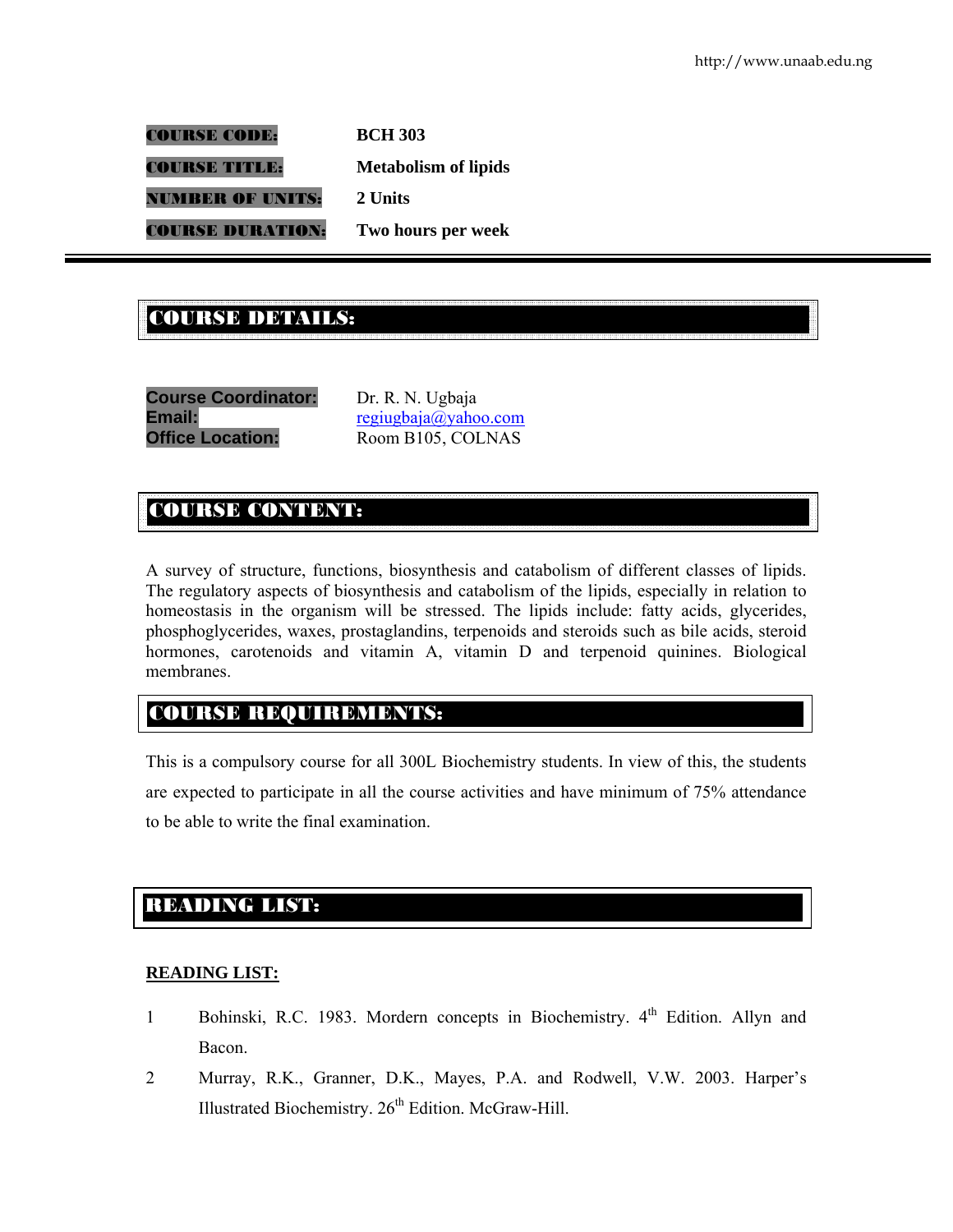## LE BOULDED NOTES

#### **INTRODUCTION**

**Lipids** are a class of biological molecules defined by low solubility in water and high solubility in nonpolar solvents. As molecules that are largely hydrocarbon in nature, lipids represent highly reduced forms of carbon and, upon oxidation in metabolism, yield large amounts of energy. Lipids are thus themolecules of choice for metabolic energy storage. The lipids found in biological systems are either **hydrophobic** (containing only nonpolar groups) or **amphipathic,** which means they possess both polar and nonpolar groups. The

hydrophobic nature of lipid molecules allows membranes to act as effective barriers to more

#### **Fatty Acids**

polar molecules.

A **fatty acid** is composed of a long hydrocarbon chain ("tail") and a terminal carboxyl group (or "head"). The carboxyl group is normally ionized under physiological conditions. Fatty acids occur in large amounts in biological systems,but rarely in the free, uncomplexed state. They typically are esterified to glycerol or other backbone structures. Most of the fatty acids found in nature have an even number of carbon atoms (usually 14 to 24). Certain marine organisms, however, contain substantial amounts of fatty acids with odd numbers of carbon atoms. Fatty acids are either **saturated**  (all carbon–carbon bonds are single bonds) or **unsaturated** (with one or more double bonds in the hydrocarbon chain). If a fatty acid has a single double bond, it is said to be **monounsaturated,** and if it has more than one, **polyunsaturated.** Fatty acids can be named or described in at least three ways, as listed in the Table below.

 The systematic name for a fatty acid is derived from the name of its parent hydrocarbon by the substitution of *oic* for the final *e.* For example, the C18 saturated fatty acid is called *octadecanoic acid*  because the parent hydrocarbon is octadecane. A C18 fatty acid with one double bond is called octadec*enoic* acid; with two double bonds, octadeca*dienoic* acid; and with three double bonds, octadeca*trienoic* acid. The notation 18:0 denotes a C18 fatty acid with no double bonds, whereas 18:2 signifies that there are two double bonds. The structures of the ionized forms of two common fatty acids palmitic acid (C16, saturated) and oleic acid (C18, monounsaturated) are shown in Figure below.



*They are* numbered starting at the carboxyl terminus, as shown in the margin. Carbon atoms 2 and 3 are often referred to as  $\alpha$  and  $\beta$ , respectively. The methyl carbon atom at the distal end of the chain is called the ω*-carbon atom.*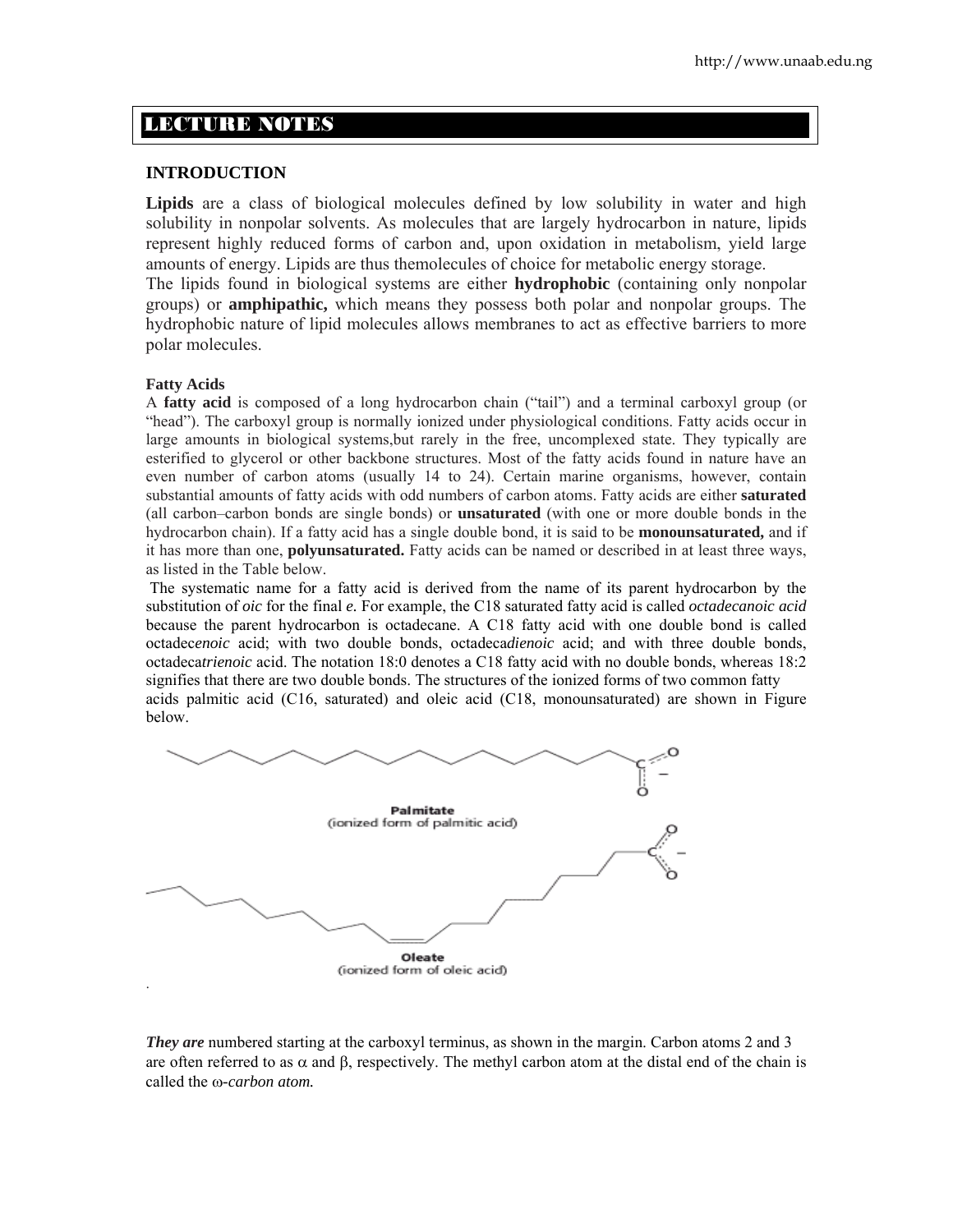

Alternatively, the position of a double bond can be denoted by counting from the distal end, with the ω-carbon atom (the methyl carbon) as number 1. An ω-3 fatty acid, for example, has the structure shown in the margin.



#### **Table showing some Common Biological Fatty Acids Number**

| of Carbons            | <b>Common Name</b>                                         | <b>Systematic Name</b>               | <b>Symbol</b> | <b>Structure</b>                                                                                                          |
|-----------------------|------------------------------------------------------------|--------------------------------------|---------------|---------------------------------------------------------------------------------------------------------------------------|
| Saturated fatty acids |                                                            |                                      |               |                                                                                                                           |
| 12                    | Lauric acid                                                | Dodecanoic acid                      | 12:0          | CH <sub>3</sub> (CH <sub>2</sub> )10COOH                                                                                  |
| 14                    | Myristic acid                                              | Tetradecanoic acid                   | 14:0          | CH <sub>3</sub> (CH <sub>2</sub> ) <sup>12</sup> COOH                                                                     |
| 16                    | Palmitic acid                                              | Hexadecanoic acid                    | 16:0          | CH <sub>3</sub> (CH <sub>2</sub> ) <sup>14</sup> COOH                                                                     |
| 18                    | Stearic acid                                               | Octadecanoic acid                    | 18:0          | CH <sub>3</sub> (CH <sub>2</sub> ) <sup>16</sup> COOH                                                                     |
| 20                    | Arachidic acid                                             | Eicosanoic acid                      | 20:0          | CH <sub>3</sub> (CH <sub>2</sub> )18COOH                                                                                  |
| 22                    | Behenic acid                                               | Docosanoic acid                      | 22:0          | $CH3(CH2)20COOH$                                                                                                          |
| 24                    | Lignoceric acid                                            | Tetracosanoic acid                   | 24:0          | CH <sub>3</sub> (CH <sub>2</sub> ) <sub>22</sub> COOH                                                                     |
|                       | Unsaturated fatty acids (all double bonds are <i>cis</i> ) |                                      |               |                                                                                                                           |
| 16                    | Palmitoleic acid                                           | 9-Hexadecenoic acid                  | 16:1          | CH <sub>3</sub> (CH <sub>2</sub> ) <sub>5</sub> CH=CH(CH <sub>2</sub> ) <sub>7</sub> COOH                                 |
| 18                    | Oleic acid                                                 | 9-Octadecenoic acid                  | 18:1          | CH <sub>3</sub> (CH <sub>2</sub> )7CH=CH(CH <sub>2</sub> )7COOH                                                           |
| 18                    | Linoleic acid                                              | 9,12-Octadecadienoic acid            | 18:2          | CH <sub>3</sub> (CH <sub>2</sub> ) <sub>4</sub> (CH=CHCH <sub>2</sub> ) <sub>2</sub> (CH <sub>2</sub> ) <sub>6</sub> COOH |
| 18                    | $\alpha$ -Linolenic acid                                   | 9,12,15-Octadecatrienoic acid 18:3   |               | CH <sub>3</sub> CH <sub>2</sub> (CH=CHCH <sub>2</sub> ) <sub>3</sub> (CH <sub>2</sub> ) <sub>6</sub> COOH                 |
| 18                    | v-Linolenic acid                                           | 6.9.12-Octadecatrienoic acid 18:3    |               | CH <sub>3</sub> (CH <sub>2</sub> ) <sub>4</sub> (CH=CHCH <sub>2</sub> ) <sub>3</sub> (CH <sub>2</sub> ) <sub>3</sub> COOH |
| 20                    | Arachidonic acid                                           | 5,8,11,14-Eicosatetraenoic acid 20:4 |               | CH <sub>3</sub> (CH <sub>2</sub> )4(CH=CHCH <sub>2</sub> )4(CH <sub>2</sub> )2COOH                                        |
| 24                    | Nervonic acid                                              | 15-Tetracosenoic acid                | 24:1          | CH <sub>3</sub> (CH <sub>2</sub> )7CH=CH(CH <sub>2</sub> )13COOH                                                          |
|                       |                                                            |                                      |               |                                                                                                                           |

Unsaturated fatty acids are slightly more abundant in nature than saturated fatty acids, especially in higher plants. The most common unsaturated fatty acid is **oleic acid,** or 18:1(9), with the number in parentheses indicating that the double bond is between carbons 9 and 10. The number of double bonds in an unsaturated fatty acid varies typically from one to four, but, in the fatty acids found in most bacteria, this number rarely exceeds one.

The double bonds found in fatty acids are nearly always in the *cis* configuration. As shown in Figure below, this causes a bend or "kink" in the fatty acid chain. This bend has very important consequences for the structure of biological membranes. Saturated fatty acid chains can pack closely together to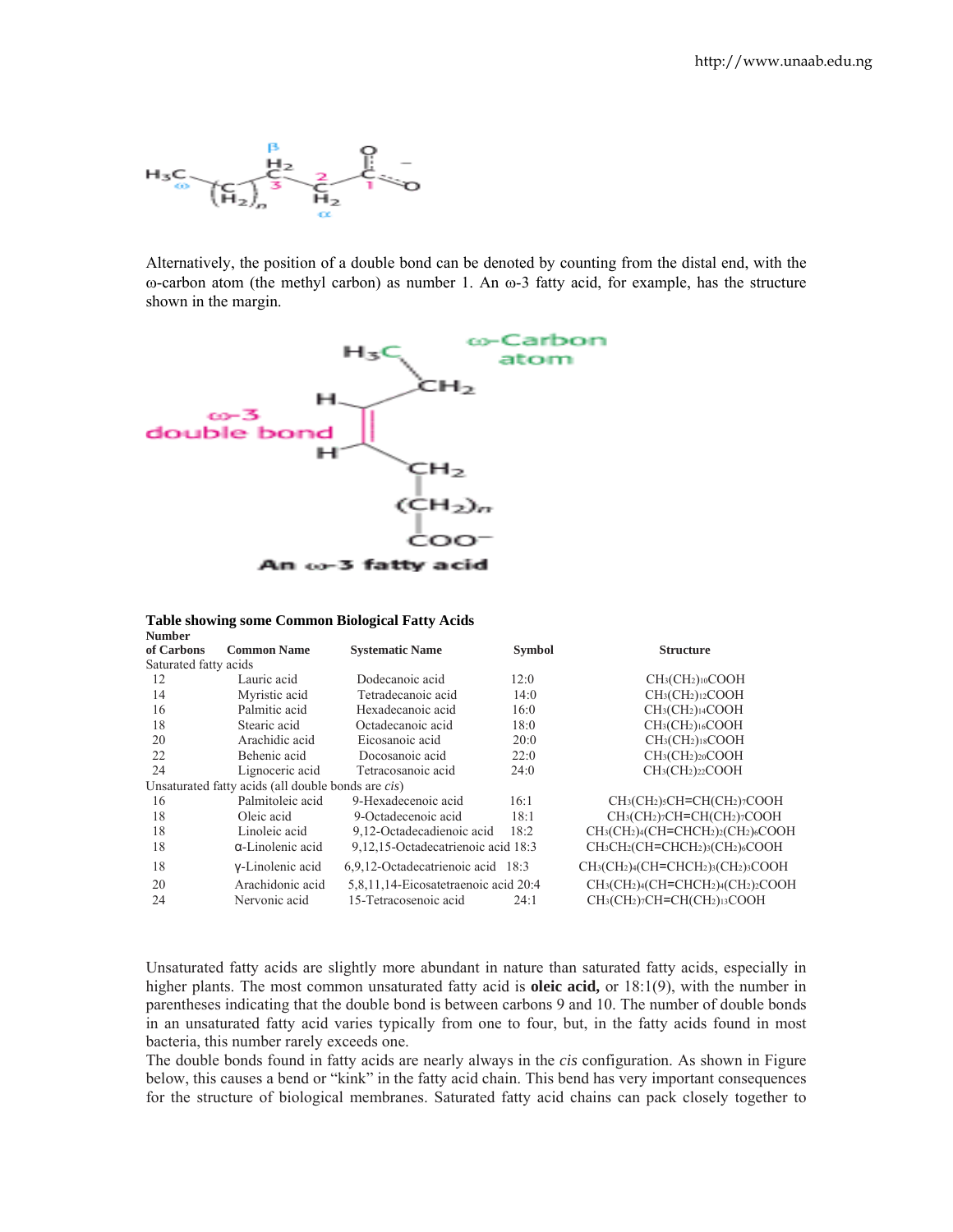form ordered, rigid arrays under certain conditions, but unsaturated fatty acids prevent such close packing and produce flexible, fluid aggregates.

Some fatty acids are not synthesized by mammals and yet are necessary for normal growth and life.

These *essential fatty acids* include **linoleic** and α**-linolenic acids.** These must be obtained by mammals in their diet (specifically from plant sources). **Arachidonic acid,** which is not found in plants, can only be synthesized by mammals from linoleic acid. At least one function of the essential fattyacids is to serve as a precursor for the synthesis of **eicosanoids,** such as *prostaglandins,* a class of compounds that exert hormone-like effects in many physiological processes.

In addition to unsaturated fatty acids, several other modified fatty acids are found in nature. Microorganisms, for example, often contain branched-chain fatty acids, such as **tuberculostearic acid.** When these fatty acids are incorporated in membranes, the methyl group constitutes a local structural perturbation in a manner similar to the double bonds in unsaturated fatty acids. Some bacteria also synthesize fatty acids containing cyclic structures such as cyclopropane, cyclopropene, and even cyclopentane rings.

The properties of fatty acids and of lipids derived from them are markedly dependent on chain length and degree of saturation. Unsaturated fatty acids have lower melting points than saturated fatty acids of the same length. For example, the melting point of stearic acid is 69.6°C, whereas that of oleic acid (which contains one cis double bond) is 13.4°C. The melting points of polyunsaturated fatty acids of the C18 series are even lower. Chain length also affects the melting point, as illustrated by the fact that the melting temperature of palmitic acid (C16) is 6.5 degrees lower than that of stearic acid (C18). Thus, *short chain length and unsaturation enhance the fluidity of fatty acids and of their derivatives.*

#### *Fatty Acids in Food: Saturated Versus Unsaturated*

Fats consumed in the modern human diet vary widely in their fatty acid compositions. The table below provides a brief summary. The incidence of cardiovascular disease is correlated with diets high in saturated fatty acids. By contrast, a diet that is relatively higher in unsaturated fatty acids (especially polyunsaturated fatty acids) may reduce the risk of heart attacks and strokes. Corn oil, abundant in the United States and high in (polyunsaturated) linoleic acid, is an attractive dietary choice. *Margarine* made from corn, safflower, or sunflower oils is much lower in saturated fatty acids than is butter, which is made from milk fat. However, margarine may present its own health risks. Its fatty acids contain *trans-*double bonds (introduced by the hydrogenation process), which may also contribute to cardiovascular disease. Although vegetable oils usually contain a higher proportion of unsaturated fatty acids than do animal oils and fats, several plant oils are actually high in saturated fats. Palm oil is low in polyunsaturated fatty acids and particularly high in (saturated) palmitic acid (whence the name *palmitic*). Coconut oil is particularly high in lauric and myristic acids (both saturated) and contains very few unsaturated fatty acids.

Some of the fatty acids found in the diets of developed nations (often 1 to 10 g of daily fatty acid intake) are *trans* fatty acids— fatty acids with one or more double bonds in the *trans* configuration. Some of these derive from dairy fat and ruminant meats, but the bulk are provided by partially hydrogenated vegetable or fish oils. Substantial evidence now exists to indicate that *trans* fatty acids may have deleterious health consequences. Numerous studies have shown that *trans* fatty acids raise plasma LDL cholesterol levels when exchanged for *cis*-unsaturated fatty acids in the diet and may also lower HDL cholesterol levels and raise triglyceride levels. The effects of *trans* fatty acids on LDL, HDL, and cholesterol levels are similar to those of saturated fatty acids, and diets aimed at reducing the risk of coronary heart disease should be low in both *trans*and saturated fatty acids.

#### **Triacylglycerols**

A significant number of the fatty acids in plants and animals exist in the form of **triacylglycerols**  (also called **triglycerides**). Triacylglycerols are a major energy reserve and the principal neutral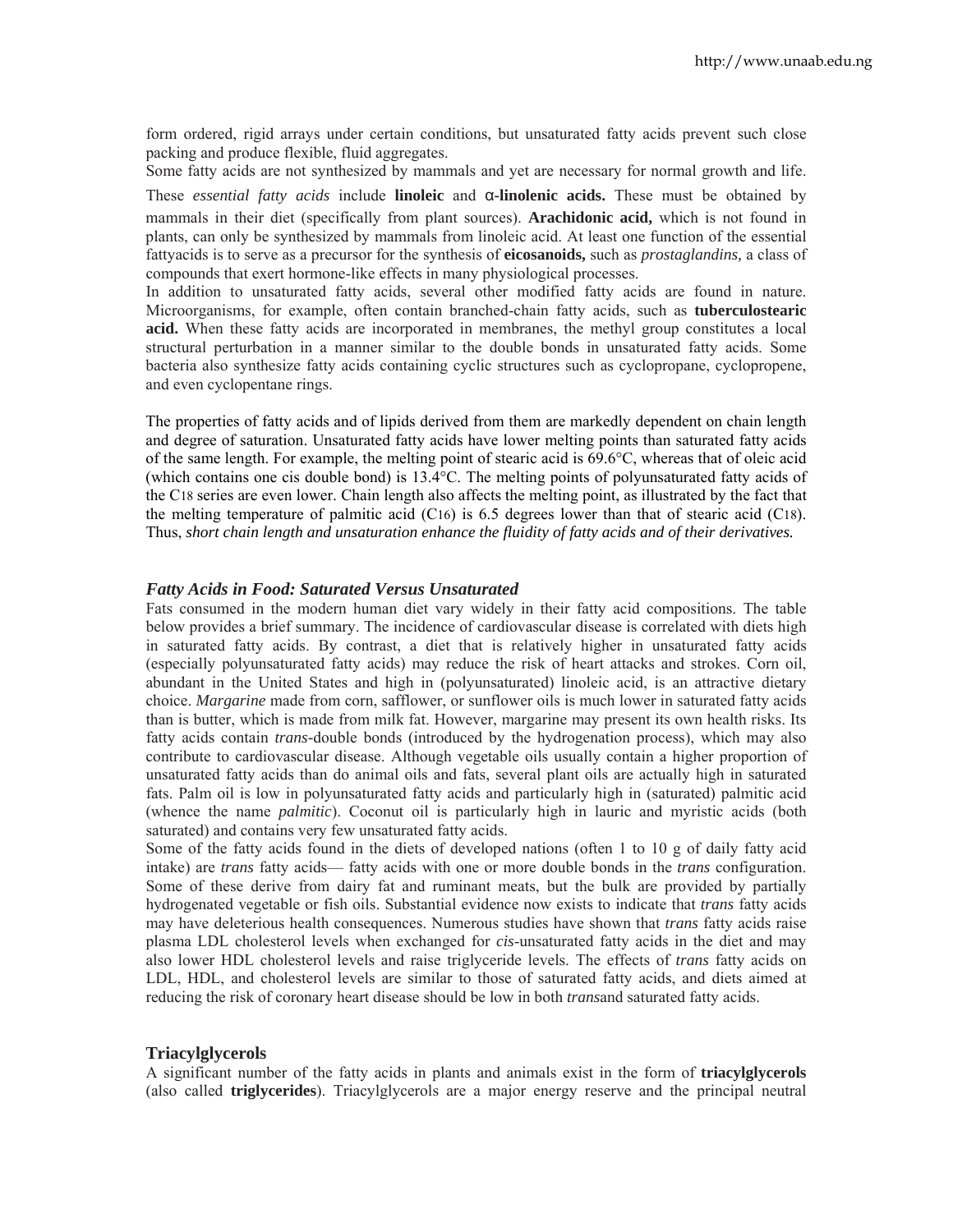derivatives of glycerol found in animals. These molecules consist of a glycerol esterified with three fatty acids.

CH2 CH CH2 RCOOH OH OH Glycerol Fatty acid CH2OCOOR1 CHOCOOR2 CH<sub>2</sub>OCOOR3 Triacylglycerol

If all three fatty acid groups are the same, the molecule is called a simple triacylglycerol. Examples include **tristearoylglycerol** (common name *tristearin*) and **trioleoylglycerol** (*triolein*). Mixed triacylglycerols contain two or three different fatty acids. Triacylglycerols in animals are found primarily in the adipose tissue (body fat), which serves as a depot or storage site for lipids. Monoacylglycerols and diacylglycerols also exist, but are far less common than the triacylglycerols. Most natural plant and animal fat is composed of mixtures of simple and mixed triacylglycerols.

Acylglycerols can be hydrolyzed by heating with acid or base or by treatment with lipases. Hydrolysis with alkali is called **saponification** and yields salts of free fatty acids and glycerol. This is how **soap**  (a metal salt of an acid derived from fat) was made by our ancestors. One method used potassium hydroxide (*potash*) leached from wood ashes to hydrolyze animal fat (mostly triacylglycerols).

(The tendency of such soaps to be precipitated by Mg and Ca ions in hard water makes them less useful than modern detergents.) When the fatty acids esterified at the first and third carbons of glycerol are different, the second carbon is asymmetric.

The various acylglycerols are normally soluble in benzene, chloroform, ether, and hot ethanol. Although triacylglycerols are insoluble in water, mono- and diacylglycerols readily form organized structures in water (discussed later), owing to the polarity of their free hydroxyl groups. Triacylglycerols are rich in highly reduced carbons and thus yield large amounts of energy in the oxidative reactions of metabolism. Complete oxidation of 1 g of triacylglycerols yields about 38 kJ of energy, whereas proteins and carbohydrates yield only about 17 kJ/g. Also, their hydrophobic nature allows them to aggregate in highly anhydrous forms, whereas polysaccharides and proteins are highly hydrated. For these reasons, triacylglycerols are the molecules of choice for energy storage in animals. Body fat (mainly triacylglycerols) also provides good insulation.

#### **Glycerophospholipids**

A 1,2-diacylglycerol that has a phosphate group esterified at carbon atom 3 of the glycerol backbone is a **glycerophospholipid,** also known as a *phosphoglyceride* or a *glycerol phosphatide.* These lipids form one of the largest classes of natural lipids and one of the most important. They are essential components of cell membranes and are found in small concentrations in otherparts of the cell. It should be noted that all glycerophospholipids are members of the broader class of lipids known as **phospholipids.** The numbering and nomenclature of glycerophospholipids present a dilemma in that the number 2 carbon of the glycerol backbone of a phospholipid is asymmetric. It is possible to name these molecules either as D- or L-isomers. Thus, glycerol phosphate itself can be referred to either as D-glycerol-1-phosphate or as L-glycerol-3-phosphate. Instead of naming the glycerol phosphatides in this way, biochemists have adopted the *stereospecific numbering* or *sn*- system. In this system, the *pro-S* position of a prochiral atom is denoted as the *1-position,* the prochiral atom as the *2-position,*  and so on. When this scheme is used, the prefix *sn-* precedes the molecule name (glycerol phosphate in this case) and distinguishes this nomenclature from other approaches. In this way, the glycerol phosphate in natural phosphoglycerides is named *sn*-glycerol-3-phosphate.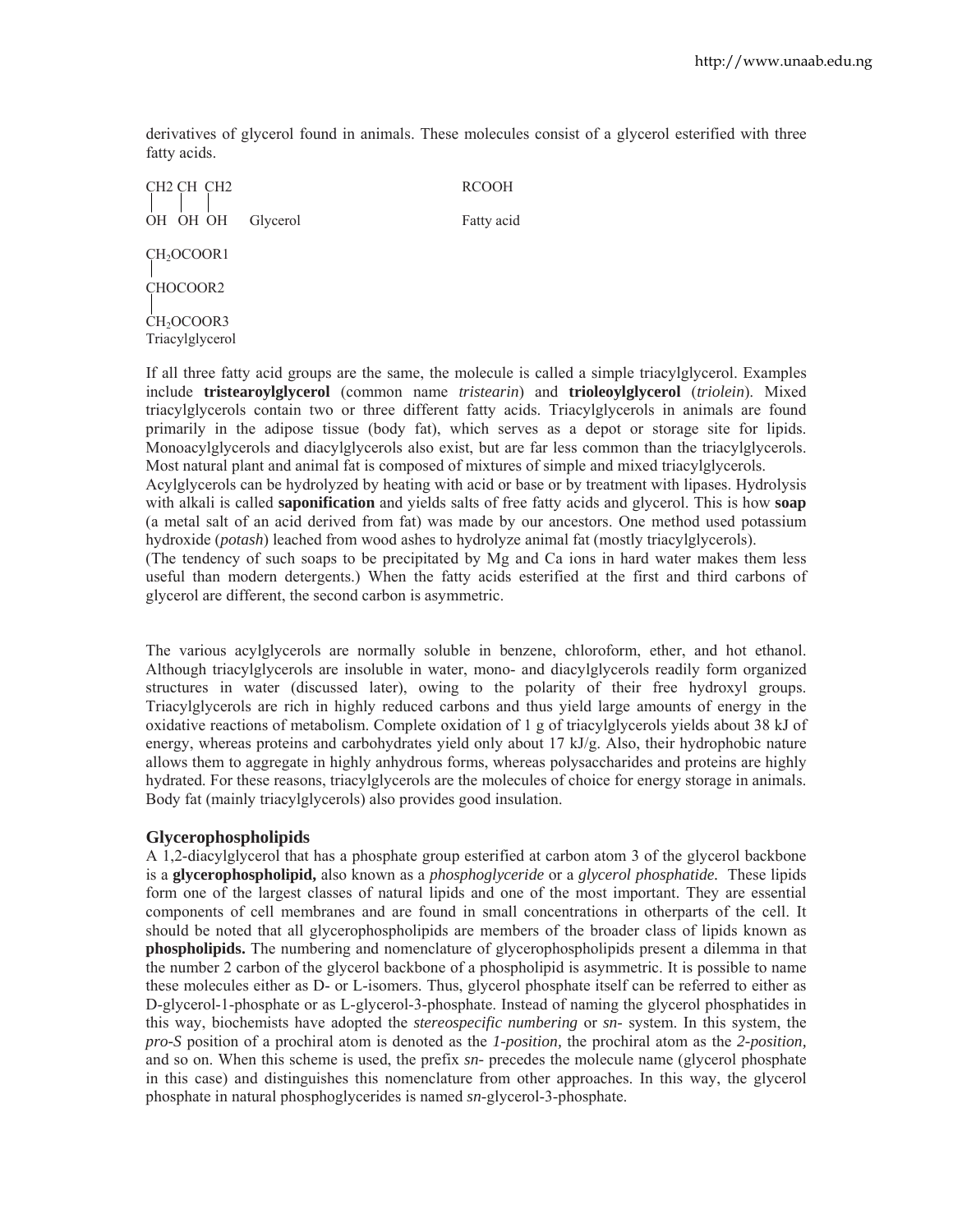

**Schematic Structure of a Phospholipid.**

#### **The Most Common Phospholipids**

**Phosphatidic acid,** the parent compound for the glycerol-based phospholipids consists of *sn*-glycerol-3-phosphate, with fatty acids esterified at the 1- and 2-positions. Phosphatidic acid is found in small amounts in most natural systems and is an important intermediate in the biosynthesis of the more common glycerophospholipids In these compounds, a variety of polar groups are esterified to the phosphoric acid moiety of the molecule. The phosphate, together with such esterified entities, is referred to as a "head" group. Phosphatides with choline or ethanolamine are referred to as **phosphatidylcholine** (known commonly as **lecithin**) or **phosphatidylethanolamine,** respectively. These phosphatides are two of the most common constituents of biological membranes. Other common *head groups* found in phosphatides include glycerol, serine, and inositol. Another kind of glycerol phosphatide found in many tissues is **diphosphatidylglycerol.** First observed in heart tissue, it is also called **cardiolipin.** In cardiolipin, a phosphatidylglycerol is esterified through the C-1 hydroxyl group of the glycerol moiety of the head group to the phosphoryl group of another phosphatidicacid molecule.



(Diacylglycerol 3-phosphate)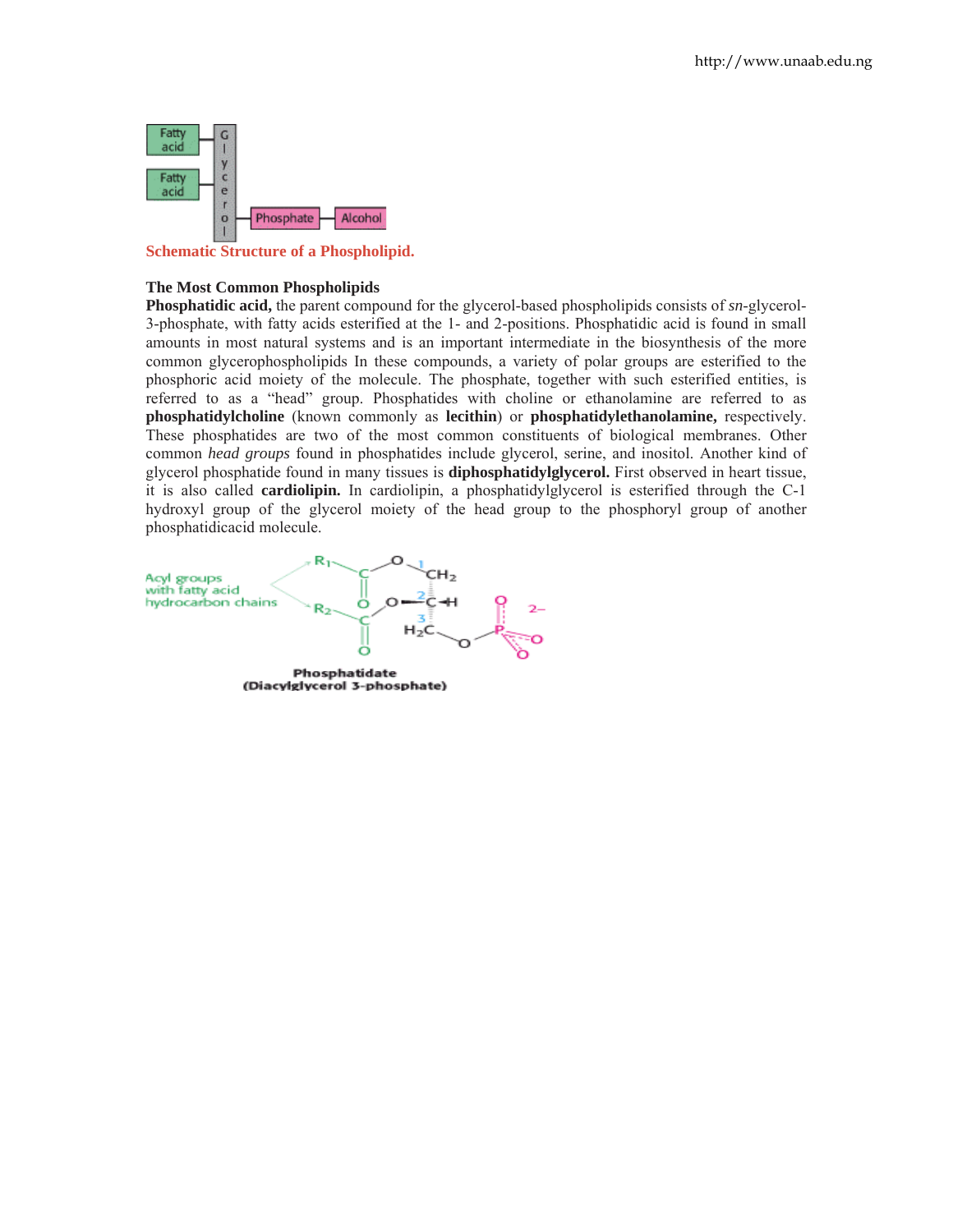

Phosphatides exist in many different varieties, depending on the fatty acids esterified to the glycerol group. As we shall see, the nature of the fatty acids can greatly affect the chemical and physical properties of the phosphatides and the membranes that contain them. In most cases, glycerol phosphatides have a saturated fatty acid at position 1 and an unsaturated fatty acid at position 2 of the glycerol. Thus, **1-stearoyl-2-oleoyl-phosphatidylcholine** is a common constituent in natural membranes, but **1-linoleoyl-2 palmitoylphosphatidylcholine** is not.

#### **Ether Glycerophospholipids**

**Ether glycerophospholipids** possess an ether linkage instead of an acyl group at the C-1 position of glycerol.



1-alkyl-2-acyl phosphatidylethanolamine, an ether glycerophospholipid.

One of the most versatile biochemical signal molecules found in mammals is **platelet activating factor,** or **PAF,** a unique ether glycerophospholipid called 1-alkyl 2-acetyl-phosphatidylcholine. The alkyl group at C-1 of PAF is typically a 16-carbon chain, but the acyl group at C-2 is a 2-carbon acetate unit. By virtue of this acetate group, PAF is much more water-soluble than other lipids, allowing PAF to function as a soluble messenger in signal transduction.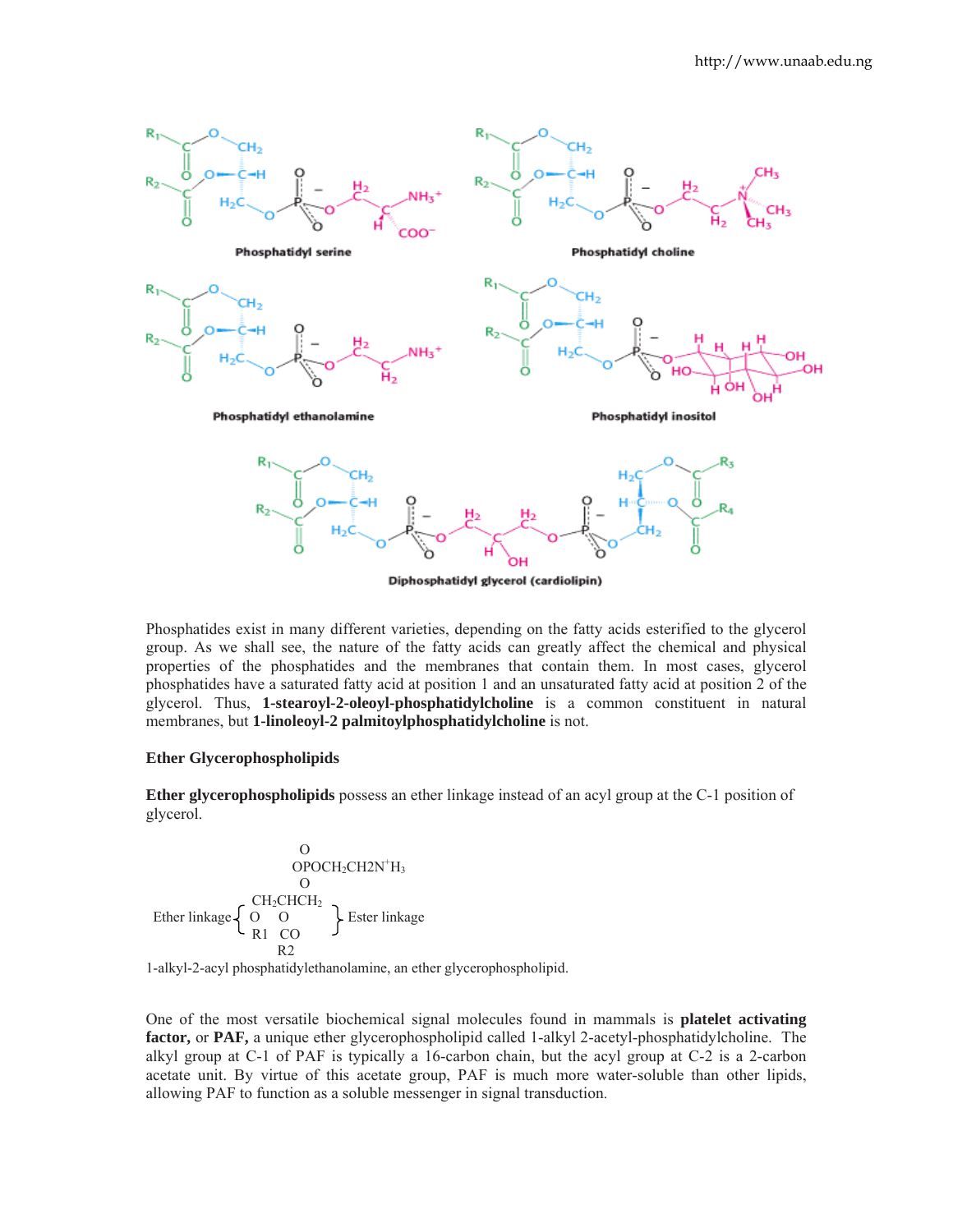

**Platelet activating factor (PAF)** 

**Plasmalogens** are ether glycerophospholipids in which the alkyl moiety is *cis*-α,β-unsaturated. Common plasmalogen head groups include choline, ethanolamine, and serine. These lipids are referred to as phosphatidal choline, phosphatidal ethanolamine, and phosphatidal serine.

$$
\begin{array}{c}\n0 \\
\text{OPOCH2CH2N+(CH3)3} \\
0 \\
\text{Ether linkage} \left\{\n\begin{array}{c}\n\text{CH2CHCHCH2} \\
0 & 0 \\
\text{R1 CO} \\
\text{R2}\n\end{array}\n\right\}
$$
\nEster linkage

For phosphatidal choline,  $R1 = -CH=CH(CH2)13CH3$ 

 $R2 = -(CH2)16CH3$ 

For phosphatidal ethanolamine, ethanolamine is in place of choline above.

**Sphingolipids** represent another class of lipids found frequently in biological membranes. An 18 carbon amino alcohol, **sphingosine**, forms the backbone of these lipids rather than glycerol. Typically, a fatty acid is joined to a sphingosine via an amide linkage to form a **ceramide. Sphingomyelins** represent a phosphorus-containing subclass of sphingolipids and are especially important in the nervous tissue of higher animals. A **sphingomyelin** is formed by the esterification of a phosphorylcholine or a phosphorylethanolamine to the 1-hydroxy group of a ceramide.

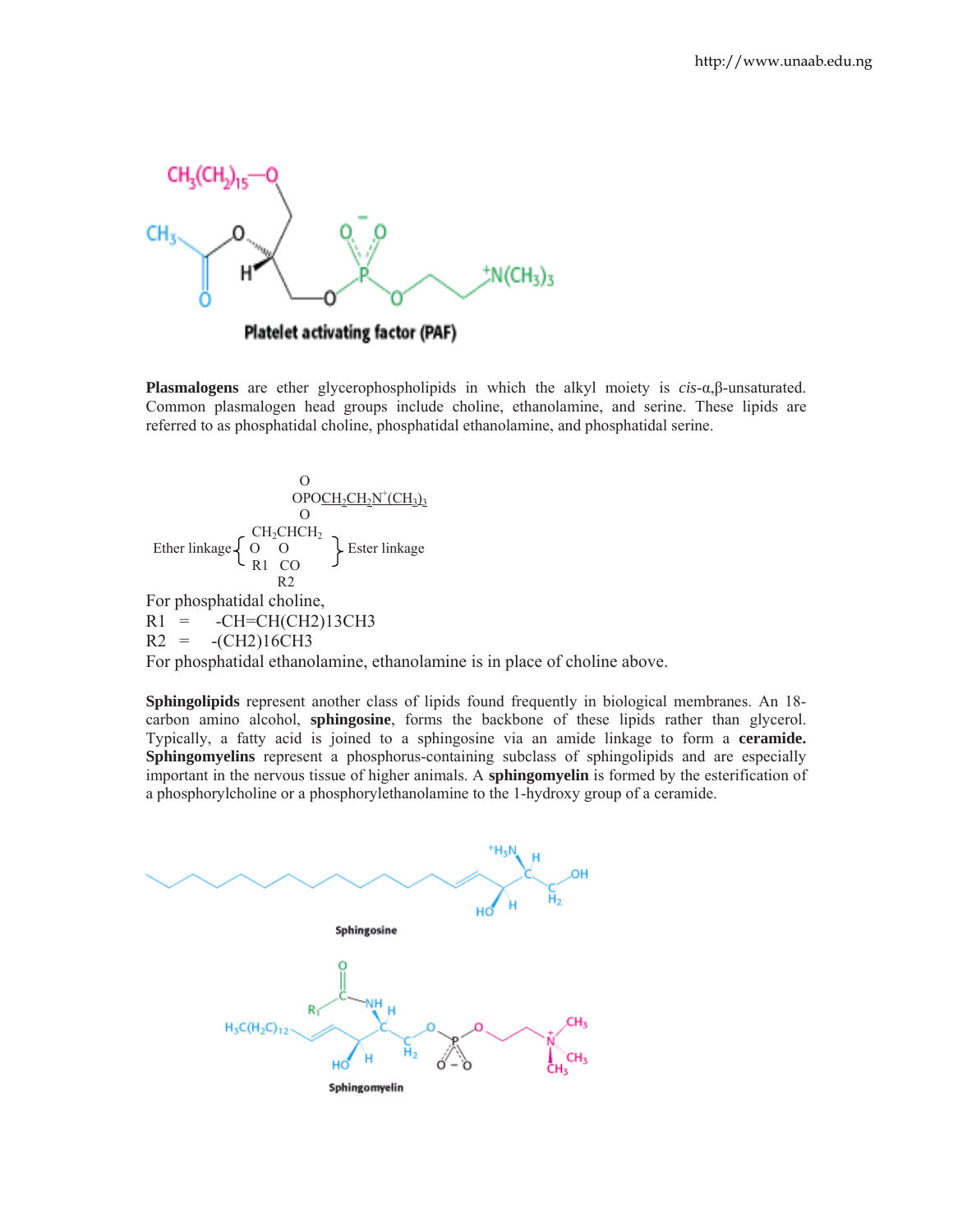There is another class of ceramide-based lipids which, like the sphingomyelins, are important components of muscle and nerve membranes in animals. These are the **glycosphingolipids,** and they consist of a ceramide with one or more sugar residues in aα-glycosidic linkage at the 1-hydroxyl moiety.

The neutral glycosphingolipids contain only neutral (uncharged) sugar residues. When a single glucose or galactose is bound in this manner, the molecule is a **cerebroside** (Figure 8.13). Another class of lipids is formed when a sulfate is esterified at the 3-position of the galactose to make a **sulfatide.**

**Gangliosides** (Figure 8.14) are more complex glycosphingolipids that consist of a ceramide backbone with three or more sugars esterified, one of these being a **sialic acid** such as *N***-acetylneuraminic acid.** These latter compounds are referred to as *acidic glycosphingolipids,* and they have a net negative charge at neutral pH.

The glycosphingolipids have a number of important cellular functions, despite the fact that they are present only in small amounts in most membranes.

Glycosphingolipids at cell surfaces appear to determine, at least in part, certain elements of tissue and organ specificity. Cell–cell recognition and tissue immunity appear to depend upon specific glycosphingolipids.

Gangliosides are present in nerve endings and appear to be important in nerve impulse transmission. A number of genetically transmitted diseases involve the accumulation of specific glycosphingolipids due to an absence of the enzymes needed for their degradation. Such is the case for ganglioside GM2 in the brains of *Tay-Sachs disease* victims, a rare but fatal disease characterized by a red spot on the retina, gradual blindness, and loss of weight, especially in infants and children.

#### **Waxes**

**Waxes** are esters of long-chain alcohols with long-chain fatty acids. The resulting

molecule can be viewed (in analogy to the glycerolipids) as having a weakly

polar head group (the ester moiety itself) and a long, nonpolar tail (the hydrocarbon

chains). Fatty acids found in waxes are usually saturated. The alcohols found in waxes may be saturated or unsaturated and may include sterols, such as cholesterol (see later section). Waxes are water-insoluble due

to the weakly polar nature of the ester group. As a result, this class of molecules confers waterrepellant character to animal skin, to the leaves of certain plants, and to bird feathers. The glossy surface of a polished apple results from a wax coating.

**Lanolin,** a component of wool wax, is used as a base for pharmaceutical and cosmetic products because

it is rapidly assimilated by human skin.

#### **Terpenes**

The **terpenes** are a class of lipids formed from combinations of two or more molecules of 2-methyl-1,3-butadiene, better known as **isoprene** (a five-carbon unit that is abbreviated C5). A **monoterpene**  (C10) consists of two isoprene units, a **sesquiterpene** (C15) consists of three isoprene units, a **diterpene** (C20) has four isoprene units, and so on. Isoprene units can be linked in terpenes to form straight chain or cyclic molecules, and the usual method of linking isoprene units is head to tail (Figure 8.16). Monoterpenes occur in all higher plants, while sesquiterpenes and diterpenes are less widely known. The **triterpenes** are C30 terpenes and include **squalene** and **lanosterol,** two of the precursors of cholesterol and other steroids (discussed later). **Tetraterpenes** (C40) are less common but include the carotenoids, a class of colorful photosynthetic pigments.

β-Carotene is the precursor of vitamin A, while lycopene, similar to β- carotene but lacking the cyclopentene rings, is a pigment found in tomatoes.

Long-chain polyisoprenoid molecules with a terminal alcohol moiety are called **polyprenols.** The **dolichols,** one class of polyprenols (Figure 8.18), consist of 16 to 22 isoprene units and, in the form of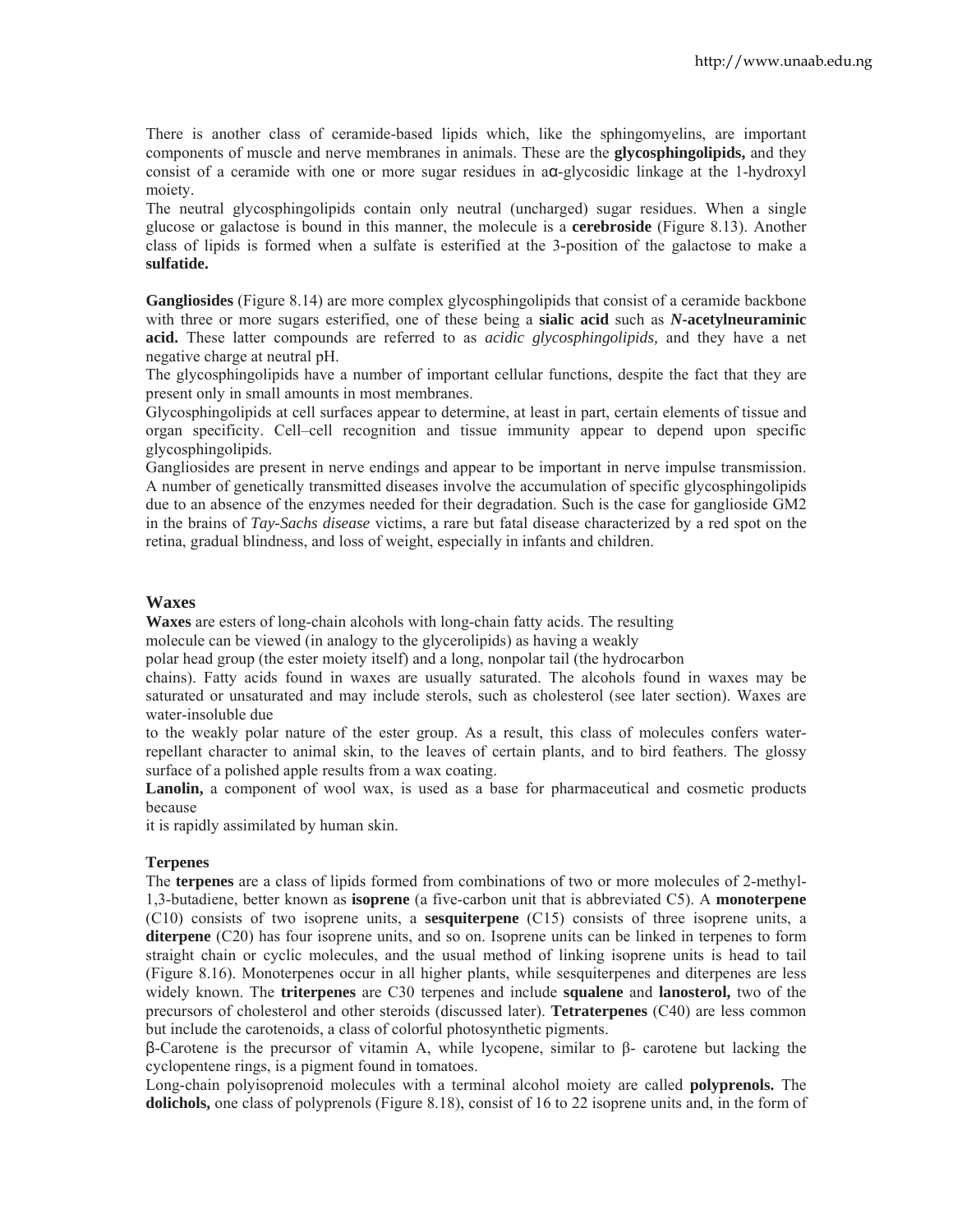dolichyl phosphates, function to carry carbohydrate units in the biosynthesis of glycoproteins in animals. Polyprenyl groups serve to *anchor* certain proteins to biological membranes.

#### **Steroids**

#### **Cholesterol**

A large and important class of terpene-based lipids is the **steroids.** This molecular family, whose members effect an amazing array of cellular functions, is based on a common structural motif of three six-membered rings and one fivemembered ring all fused together. **Cholesterol** is the most common steroid in animals and the precursor for all other animal steroids. The numbering system for cholesterol applies to all such molecules. Many steroids contain methyl groups at positions 10 and 13 and an 8- to 10-carbon alkyl side chain at position 17. The polyprenyl nature of this compound is particularly evident in the side chain. Many steroids contain oxygen at C-3, either a hydroxyl group in sterols or a carbonyl group in other steroids. Note also that the carbons at positions 10 and 13 and the alkyl group at position 17 are nearly always oriented on the same side of the steroid nucleus, the αorientation. Alkyl groups that extend from the other side of the steroid backbone are in anαorientation. Cholesterol is a principal component of animal cell plasma membranes, and much smaller amounts of cholesterol are found in the membranes of intracellular organelles. The relatively rigid fused ring system of cholesterol and the weakly polar alcohol group at the C-3 position have important consequences for the properties of plasma membranes. Cholesterol is also a component of *lipoprotein complexes* in the blood, and it is one of the constituents of *plaques* that form on arterial walls in *atherosclerosis.*

#### **Steroid Hormones**

**Steroids** derived from cholesterol in animals include five families of hormones (the androgens, estrogens, progestins, glucocorticoids and mineralocorticoids) and bile acids. **Androgens** such as **testosterone** and **estrogens** such as **estradiol** mediate the development of sexual characteristics and sexual function in animals. The **progestins** such as **progesterone** participate in control of the menstrual cycle and pregnancy. **Glucocorticoids (cortisol,** for example) participate in the control of carbohydrate, protein, and lipid metabolism, whereas the **mineralocorticoids** regulate salt (Na+, K+, and Cl-) balances in tissues. The **bile acids** (including **cholic** and **deoxycholic acid**) are detergent molecules secreted in bile from the gallbladder that assist in the absorption of dietary lipids in the intestine.

#### **PROBLEMS**

**1.** Draw the structures of (a) all the possible triacylglycerols that can be formed from glycerol with stearic and arachidonic acid, and (b) all the phosphatidylserine isomers that can be formed from palmitic and linolenic acids.

- **2.** Describe in your own words the structural features of
- **a.** a ceramide, and how it differs from a cerebroside.
- **b.** a phosphatidylethanolamine, and how it differs from a phosphatidylcholine.
- **c.** an ether glycerophospholipid, and how it differs from a plasmalogen.
- **d.** a ganglioside, and how it differs from a cerebroside.
- **e.** testosterone, and how it differs from estradiol.

**3.** From your memory of the structures, name

- **a.** the glycerophospholipids that carry a net positive charge.
- **b.** the glycerophospholipids that carry a net negative charge.
- **c.** the glycerophospholipids that have zero net charge.

**4.** Compare and contrast two individuals, one of whose diet consistslargely of meats containing high levels of cholesterol, and the otherof whose diet is rich in plant sterols. Are their risks of cardiovasculardisease likely to be similar or different? Explain your reasoning.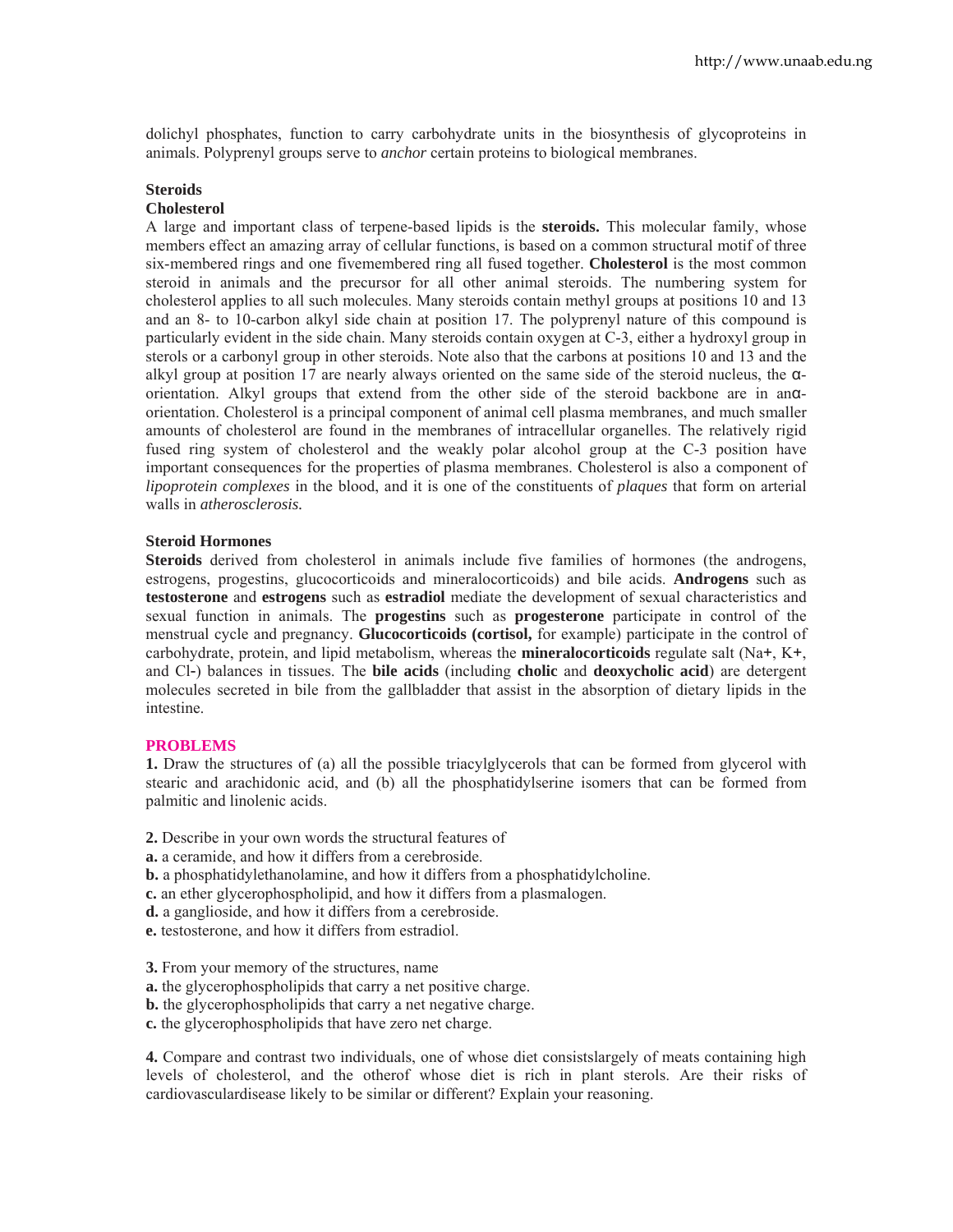# **Fatty Acid Metabolism**

A fatty acid contains a long hydrocarbon chain and a terminal carboxylate group. Fatty acids have four major physiological roles. First, *fatty acids are building blocks of phospholipids and glycolipids*. These amphipathic molecules are the components of biological membranes.

Second, many proteins are modified by the *covalent attachment of fatty acids, which targets them to membrane locations.* Third, *fatty acids are fuel molecules*. They are stored as *triacylglycerols* 

(also called *neutral fats* or *triglycerides*), which are uncharged esters of fatty acids with glycerol. Fatty acids mobilized from triacylglycerols are oxidized to meet the energy needs of a cell or organism. Fourth, *fatty acid derivatives serve as hormones and intracellular messengers*. In this chapter, we will focus on the oxidation and synthesis of fatty acids, processes that are reciprocally regulated in response to hormones.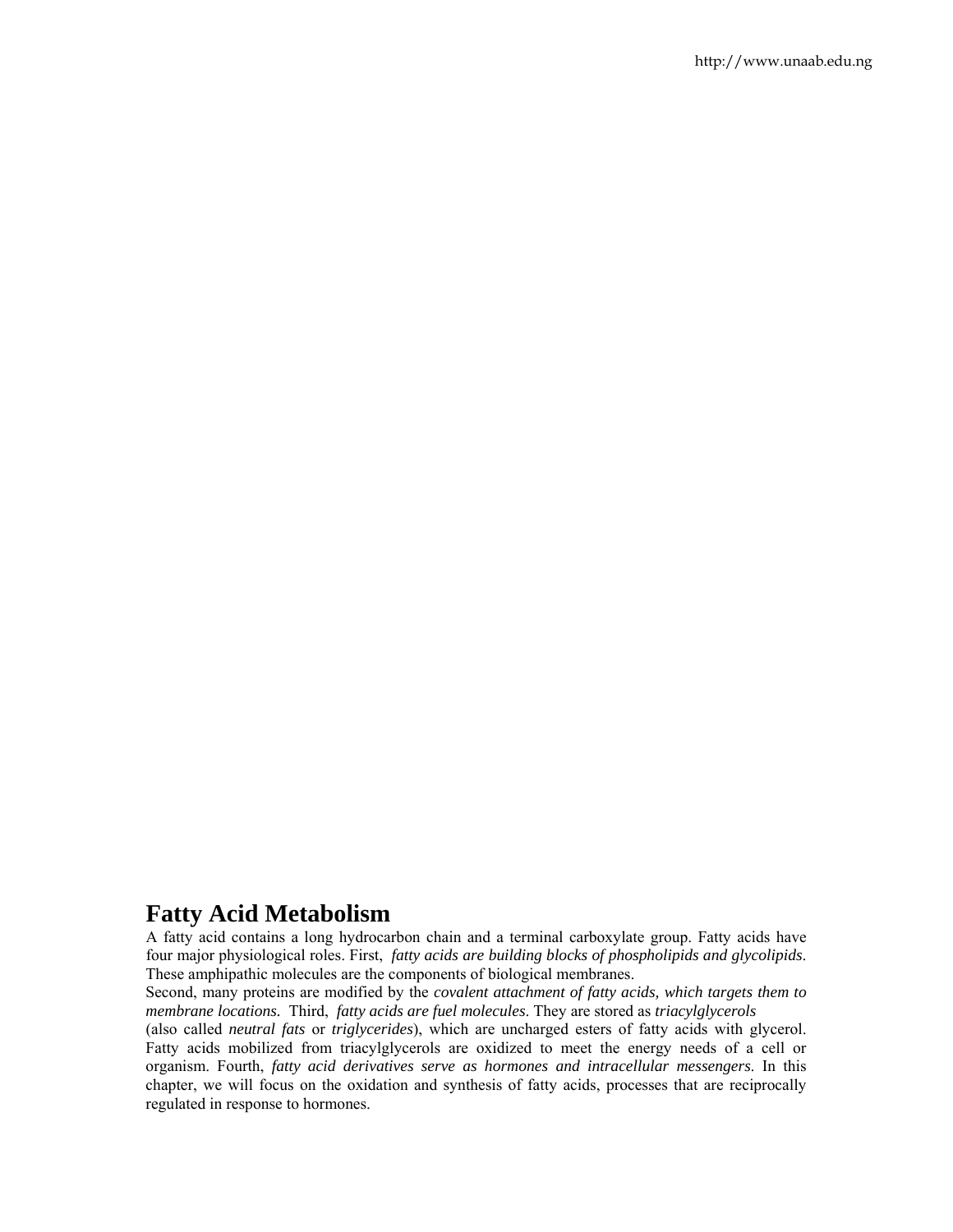### **An Overview of Fatty Acid Metabolism**

Fatty acid degradation and synthesis are relatively simple processes that are essentially the reverse of each other. The process of degradation converts an aliphatic compound into a set of activated acetyl units (acetyl CoA) that can be processed by the citric acid cycle. An activated fatty acid is oxidized to introduce a double bond; the double bond is hydrated to introduce an oxygen; the alcohol is oxidized to a ketone; and, finally, the four carbon fragment is cleaved by coenzyme A to yield acetyl CoA and a fatty acid chain two carbons shorter. If the fatty acid has an even number of carbon atoms and is saturated, the process is simply repeated until the fatty acid is completely converted into acetyl CoA units.

Fatty acid synthesis is essentially the reverse of this process. Because the result is a polymer, the process starts with monomers in this case with activated acyl group (most simply, an acetyl unit) and malonyl units. The malonyl unit is condensed with the acetyl unit to form a four-carbon fragment. To produce the required hydrocarbon chain, the carbonyl must be reduced. The fragment is reduced, dehydrated, and reduced again, exactly the opposite of degradation, to bring the carbonyl group to the level of a methylene group with the formation of butyryl CoA. Another activated malonyl group condenses with the butyryl unit and the process is repeated until a C16 fatty acid is synthesized.



**Dietary Lipids Are Digested by Pancreatic Lipases**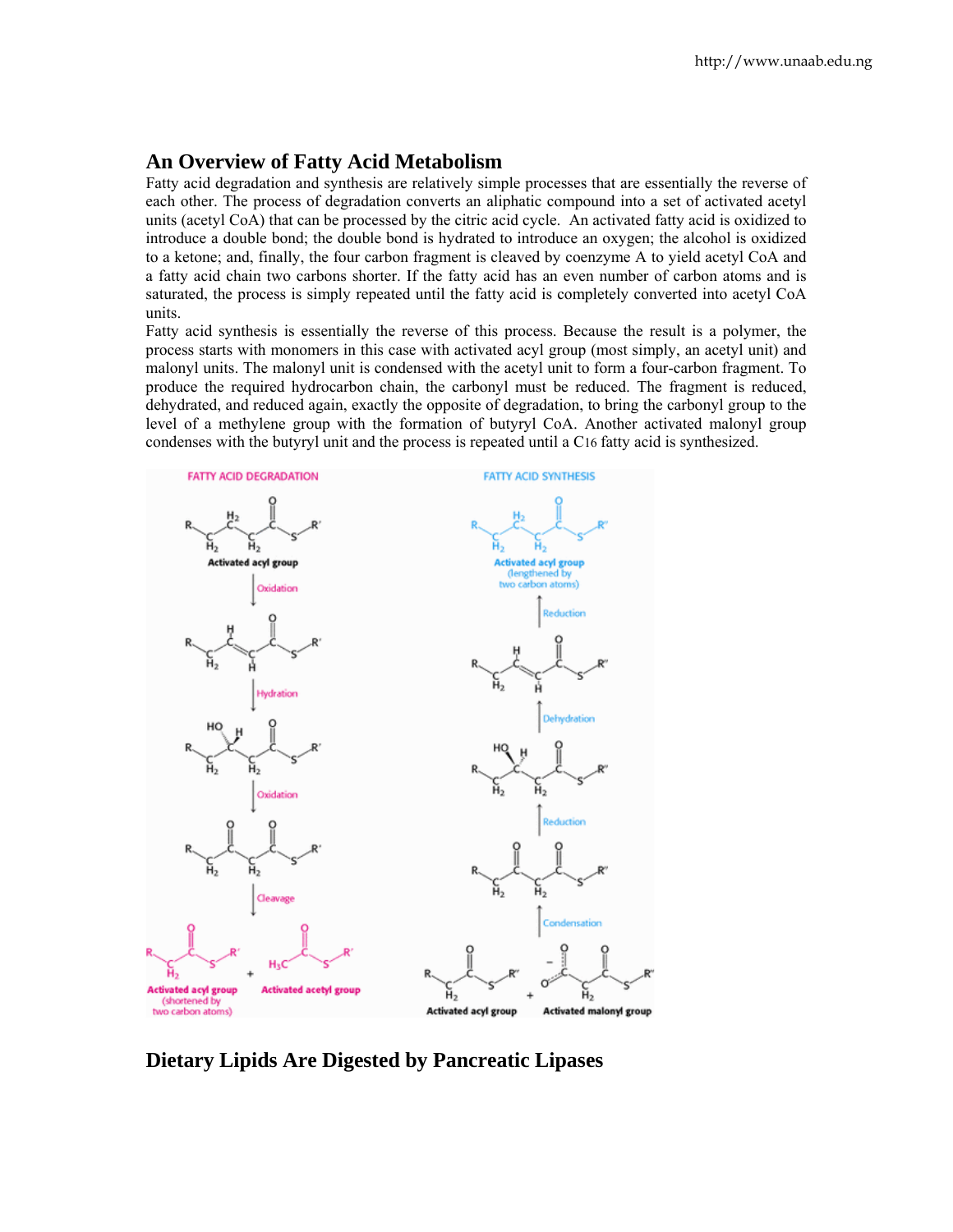Most lipids are ingested in the form of triacylglycerols but must be degraded to fatty acids for absorption across the intestinal epithelium. Recall that lipids are not easily solubilized, yet they must be in order to be degraded.

Triacylglycerols in the intestinal lumen are incorporated into micelles formed with the aid of *bile salt,*, amphipathic molecules synthesized from cholesterol in the liver and secreted from the gall bladder. Incorporation of lipids into micelles orients the ester bonds of the lipid toward the surface of the micelle, rendering the bonds more susceptible to digestion by pancreatic lipases that are in aqueous solution. If the production of bile salts is inadequate owing to liver disease, large amounts of fats (as much as 30 g day-1) are excreted in the feces. This condition is referred to as steatorrhea, from the Greek *steato*, "fat."

The lipases digest the triacylglycerols into free fatty acids and monoacylglycerol. These digestion products are carried in micelles to the intestinal epithelium where they are absorbed across the plasma membrane.

## **Dietary Lipids Are Transported in Chylomicrons**

In the intestinal mucosal cells, the triacylglycerols are resynthesized from fatty acids and monoacylglycerols and then packaged into lipoprotein transport particles called *chylomicrons*, stable particles ranging from approximately 180 to 500 nm in diameter. These particles are composed mainly of triacylglycerols, with apoprotein B-48 as the main protein component. Protein constituents of lipoprotein particles are called *apolipoproteins*. Chylomicrons also function in the transport of fatsoluble vitamins and cholesterol.

The chylomicrons are released into the lymph system and then into the blood. These particles bind to membrane-bound lipoprotein lipases, primarily at adipose tissue and muscle, where the triacylglycerols are once again degraded into free fatty acids and monoacylglycerol for transport into the tissue. The triacylglycerols are then resynthesized inside the cell and stored.







Free fatty acids and monoacylglycerols are absorbed by intestinal epithelialcells. Triacylglycerols are resynthesized and packaged with other lipids and apoprotein B-48 to form chylomicrons, which are then released into the lymph system.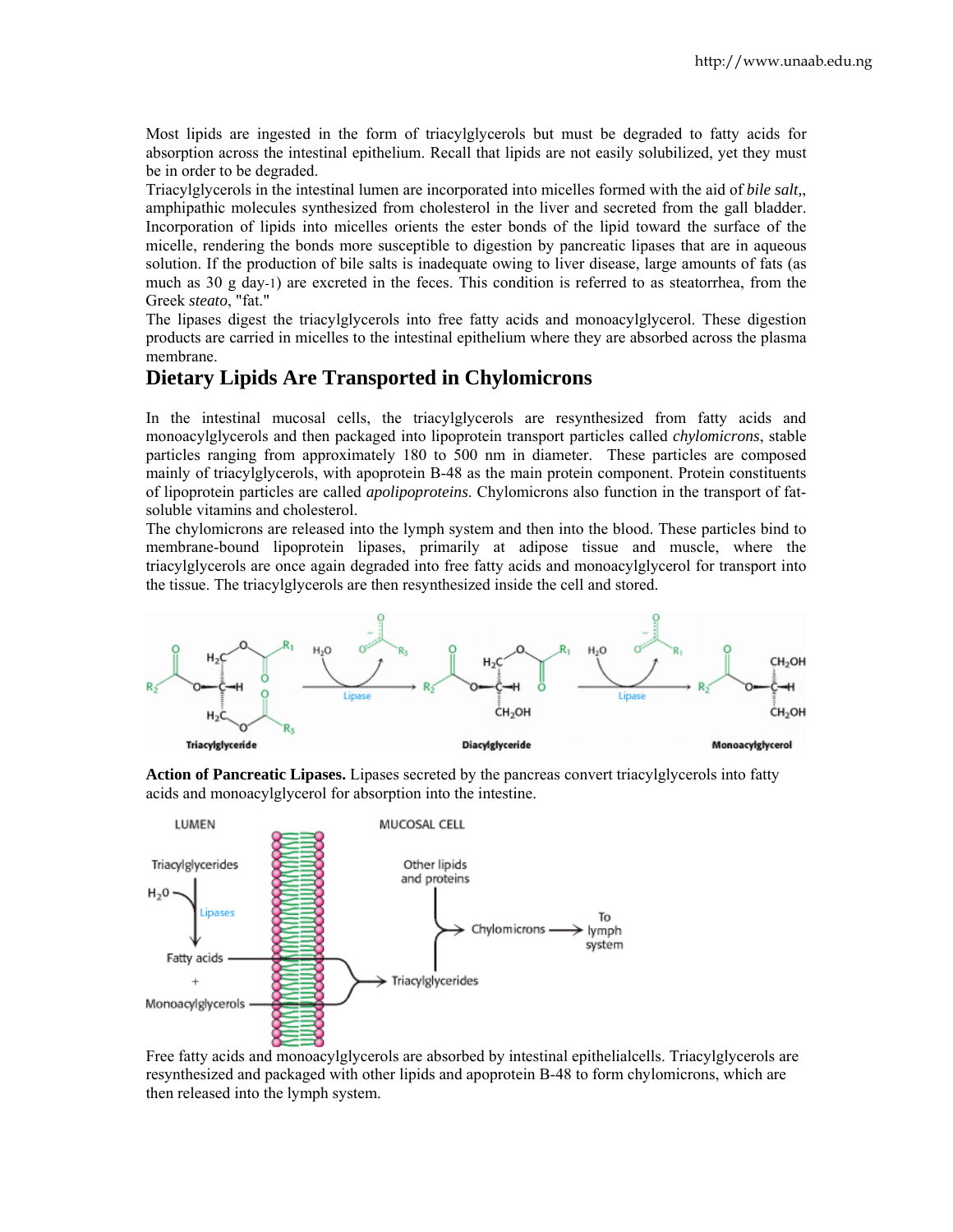## **The Utilization of Fatty Acids as Fuel Requires Three Stages of Processing.**

Peripheral tissues gain access to the lipid energy reserves stored in adipose tissue through three stages of processing. First, the lipids must be mobilized. In this process, triacylglycerols are degraded to fatty acids and glycerol, which are released from the adipose tissue and transported to the energy-requiring tissues. Second, at these tissues, the fatty acids must be activated and transported into mitochondria for degradation. Third, the fatty acids are broken down in a step-bystep fashion into acetyl CoA, which is then processed in the citric acid cycle.



### **Triacylglycerols Are Hydrolyzed by Cyclic AMP-Regulated Lipases**

The initial event in the utilization of fat as an energy source is the hydrolysis of triacylglycerols by lipases, an event referred to as *lipolysis*. The lipase of adipose tissue are activated on treatment of these cells with the hormones epinephrine, norepinephrine, glucagon, and adrenocorticotropic hormone. In adipose cells, these hormones trigger 7TM receptors that activate adenylate cyclase. The increased level of cyclic AMP then stimulates protein kinase A, which activates the lipases by phosphorylating them. Thus, *epinephrine, norepinephrine, glucagon, and adrenocorticotropic hormone induce lipolysis* (Figure 22.6). In contrast, *insulin inhibits lipolysis*. The released fatty

acids are not soluble in blood plasma, and so, on release, serum albumin binds the fatty acids and serves as a carrier. By these means, free fatty acids are made accessible as a fuel in other tissues.

Glycerol formed by lipolysis is absorbed by the liver and phosphorylated, oxidized to dihydroxyacetone phosphate, and then isomerized to glyceraldehyde 3-phosphate. This molecule is an intermediate in both the glycolytic and the gluconeogenic pathways.

Hence, glycerol can be converted into pyruvate or glucose in the liver, which contains the appropriate enzymes. The reverse process can take place by the reduction of dihydroxyacetone phosphate to glycerol 3-phosphate. Hydrolysis by a phosphatase then gives glycerol. Thus, glycerol and glycolytic intermediates are readily interconvertible.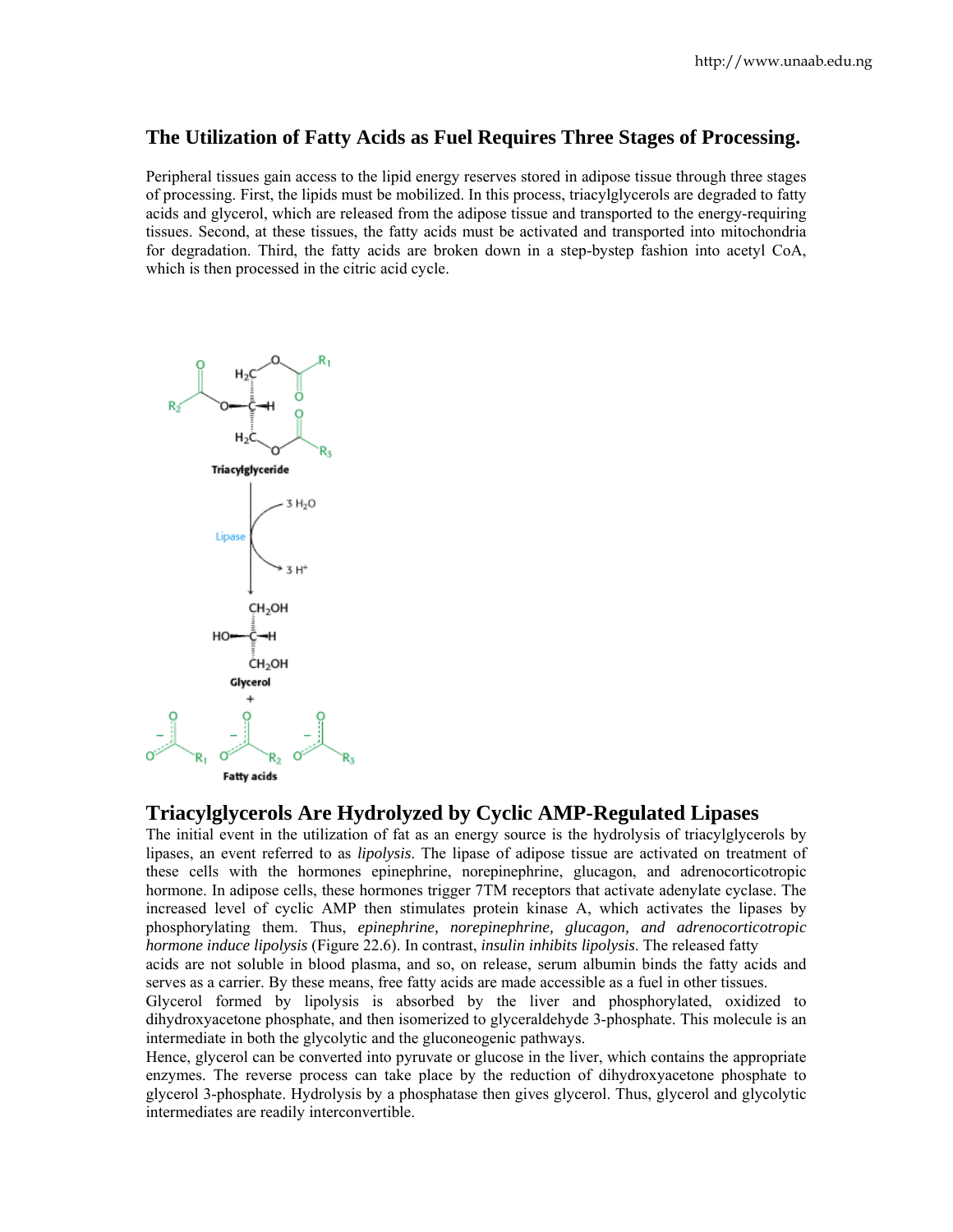

#### **Fatty Acids Are Linked to Coenzyme A Before They Are Oxidized**

Fatty acids are oxidized in mitochondria. Subsequent work demonstrated that they are activated before they enter the mitochondrial matrix. Adenosine triphosphate (ATP) drives the formation of a thioester linkage between the carboxyl group of a fatty acid and the sulfhydryl group of CoA. This activation reaction takes place on the outer mitochondrial membrane, where it is catalyzed by *acyl CoA synthetase* (also called *fatty acid thiokinase*).



Activation of a fatty acid is accomplished in two steps. First, the fatty acid reacts with ATP to form an *acyl adenylate*. In this mixed anhydride, the carboxyl group of a fatty acid is bonded to the phosphoryl group of AMP. The other two phosphoryl groups of the ATP substrate are released as pyrophosphate. The sulfhydryl group of CoA then attacks the acyl adenylate, which is tightly bound to the enzyme, to form acyl CoA and AMP.

These partial reactions are freely reversible. In fact, the equilibrium constant for the sum of these reactions is close to 1.

One high-transfer-potential compound is cleaved (between PPi and AMP) and one high-transferpotential compound is formed (the thioester acyl CoA).

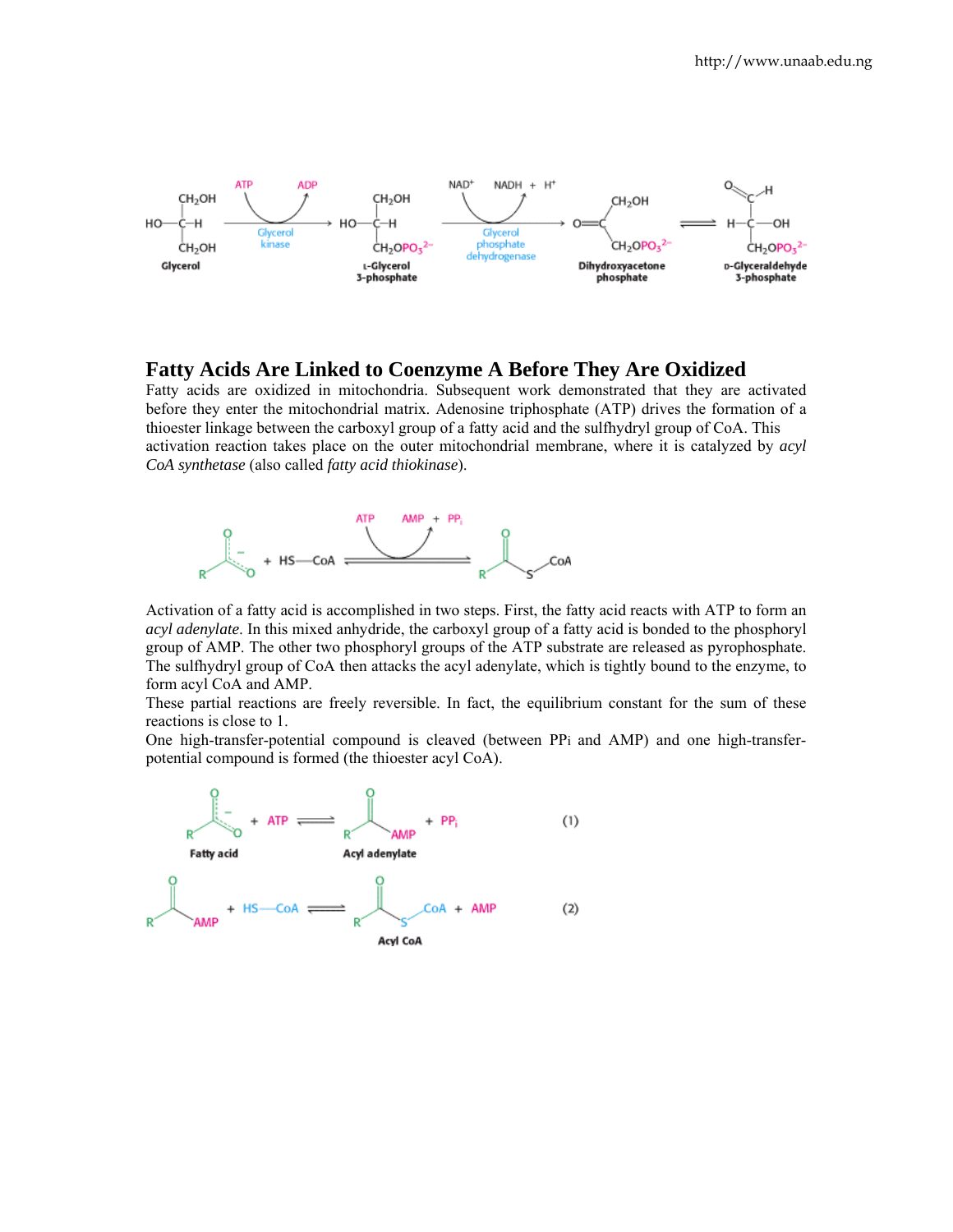

How is the overall reaction driven forward? The answer is that pyrophosphate is rapidly hydrolyzed by a pyrophosphatase, and so the complete reaction is

$$
RCOO^{-} + CoA + ATP + H2O \longrightarrow RCO - CoA + AMP + Pi + 2H+
$$

This reaction is quite favorable because the equivalent of two molecules of ATP is hydrolyzed, whereas only one hightransfer-potential compound is formed. We see here another example of a recurring theme in biochemistry: *many biosynthetic reactions are made irreversible by the hydrolysis of inorganic pyrophosphate*.

### **Carnitine Carries Long-Chain Activated Fatty Acids into the MitochondrialMatrix**

Fatty acids are activated on the outer mitochondrial membrane, whereas they are oxidized in the mitochondrial matrix. A special transport mechanism is needed to carry long-chain acyl CoA molecules across the inner mitochondrial membrane. Activated long-chain fatty acids are transported across the membrane by conjugating them to *carnitine*, a zwitterionic alcohol. The acyl group is transferred from the sulfur atom of CoA to the hydroxyl group of carnitine to form *acyl carnitine*. This reaction is catalyzed by *carnitine acyltransferase I* (also called *carnitine palmitoyl transferase I*), which is bound to the outer mitochondrial membrane.



Acyl carnitine is then shuttled across the inner mitochondrial membrane by a translocase. The acyl group is transferred back to CoA on the matrix side of the membrane. This reaction, which is catalyzed by *carnitine acyltransferase II (carnitine palmitoyl transferase II)*, is simply the reverse of the reaction that takes place in the cytosol.

Normally, the transfer of an acyl group from an alcohol to a sulfhydryl group is thermodynamically unfavorable. However, the equilibrium constant for this reaction for carnitine is near 1, apparently because carnatine and its esters are solvated differently from most other alcohols and their esters because of the zwitterionic nature of carnitine. As a result, the *O*-acyl link in carnitine has a high group-transfer potential. Finally, the translocase returns carnitine to the cytosolic side in exchange for an incoming acyl carnitine.

A number of diseases have been traced to a deficiency of carnitine, the transferase or the translocase. The symptoms of carnitine deficiency range from mild muscle cramping to severe weakness and even death. The muscle, kidney, and heart are the tissues primarily affected. Muscle weakness during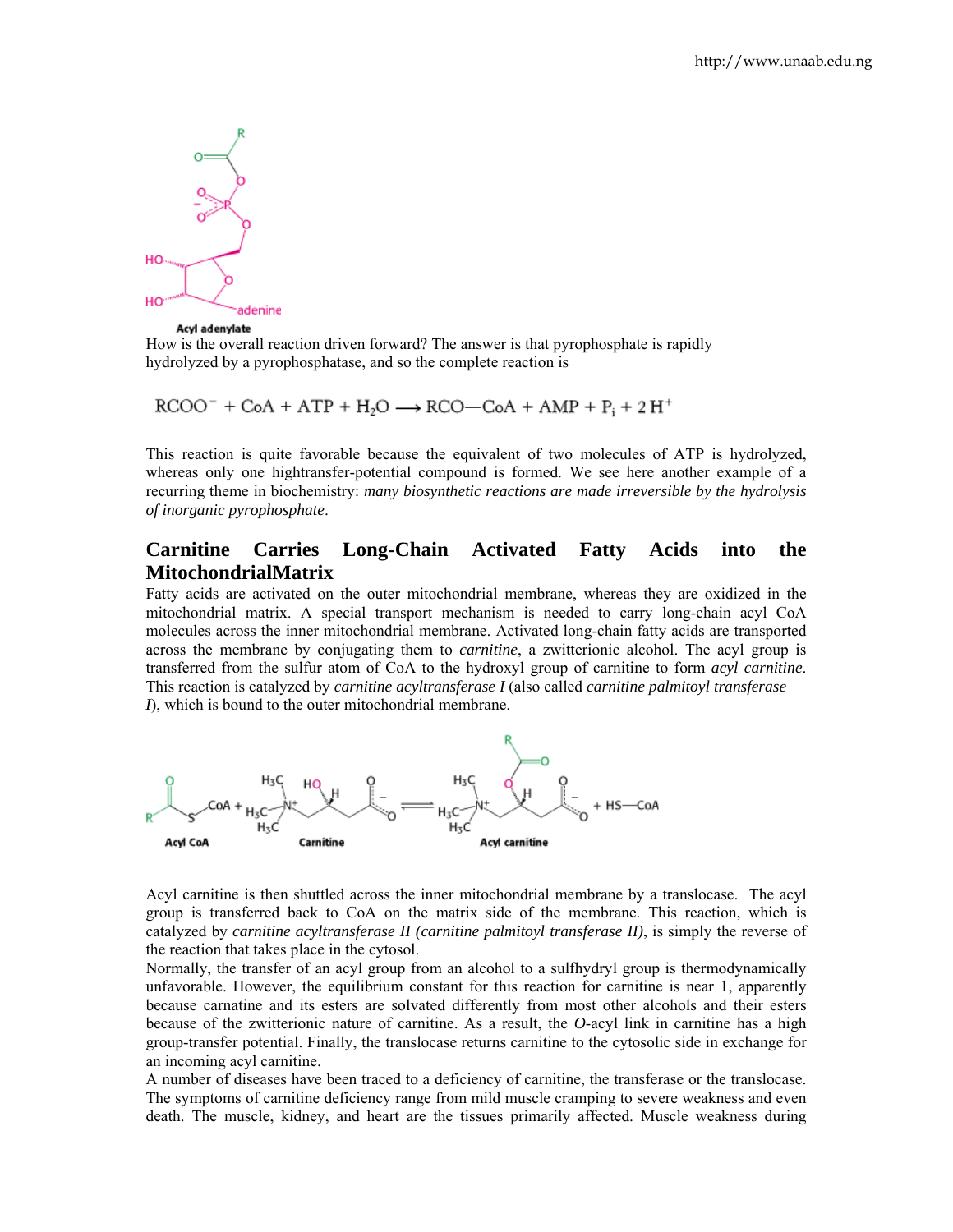prolonged exercise is an important characteristic of a deficiency of carnitine acyl transferases because muscle relies on fatty acids as a long-term source of energy. Medium-chain (C8-C10) fatty acids, which do not require carnitine to enter the mitochondria, are oxidized normally in these patients. These diseases illustrate that the impaired flow of a metabolite from one compartment of a cell to another can lead to a pathological condition.

# **Acetyl CoA, NADH, and FADH2 Are Generated in Each Round of Fatty Acid Oxidation**

A saturated acyl CoA is degraded by a recurring sequence of four reactions: oxidation by flavin adenine dinucleotide (FAD), hydration, oxidation by NAD+, and thiolysis by CoA (Figure 22.8). The fatty acyl chain is shortened by two carbon atoms as a result of these reactions, and FADH2, NADH, and acetyl CoA are generated. Because oxidation is on the β carbon, this series of reactions is called the β*-oxidation pathway*.

The first reaction in each round of degradation is the *oxidation* of acyl CoA by an *acyl CoA dehydrogenase* to give an enoyl CoA with a trans double bond between C-2 and C-3.

### Acyl CoA + E-FAD  $\longrightarrow$  trans- $\Delta^2$ -enoyl CoA + E-FADH,

As in the dehydrogenation of succinate in the citric acid cycle, FAD rather than NAD+ is the electron acceptor because the value of  $\Delta G$  for this reaction is insufficient to drive the reduction of NAD+. Electrons from the FADH2 prosthetic group of the reduced acyl CoA dehydrogenase are transferred to a second flavoprotein called *electron-transferring flavoprotein* (ETF). In turn, ETF donates electrons to *ETF:ubiquinone reductase*, an iron-sulfur protein. Ubiquinone is thereby reduced to ubiquinol, which delivers its high-potential electrons to the second proton-pumping site of the respiratory chain. Consequently, 1.5 molecules of ATP are generated per molecule of FADH2 formed in this dehydrogenation step, as in the oxidation of succinate to fumarate.

The next step is the *hydration* of the double bond between C-2 and C-3 by *enoyl CoA hydratase*.

# trans- $\Delta^2$ -Enoyl CoA + H<sub>2</sub>O  $\implies$  L-3-hydroxyacyl CoA

The hydration of enoyl CoA is stereospecific. Only the l isomer of 3-hydroxyacyl CoA is formed when the trans- $\Delta$  2 double bond is hydrated. The enzyme also hydrates a cis- $\Delta$  2 double bond, but the product then is the d isomer. The hydration of enoyl CoA is a prelude to the second *oxidation*  reaction, which converts the hydroxyl group at C-3 into a keto group and generates NADH. This oxidation is catalyzed by *l-3-hydroxyacyl CoA dehydrogenase*, which is specific for the l isomer of the hydroxyacyl substrate.

## L-3-Hydroxyacyl CoA + NAD<sup>+</sup>  $\implies$  3-ketoacyl CoA + NADH + H<sup>+</sup>

The preceding reactions have oxidized the methylene group at C-3 to a keto group. The final step is the cleavage of 3- ketoacyl CoA by the thiol group of a second molecule of CoA, which yields acetyl CoA and an acyl CoA shortened by two carbon atoms. This thiolytic cleavage is catalyzed by β*ketothiolase*.

3-Ketoacyl CoA + HS—CoA 
$$
\Longleftarrow
$$
 acetyl CoA + acyl CoA  
(*n* carbons) (*n* - 2 carbons)

The table below summarizes the reactions in fatty acid oxidation.

The shortened acyl CoA then undergoes another cycle of oxidation, starting with the reaction catalyzed by acyl CoA dehydrogenase. Fatty acyl chains containing from 12 to 18 carbon atoms are oxidized by the long-chain acyl CoA dehydrogenase. The medium-chain acyl CoA dehydrogenase oxidizes fatty acyl chains having from 14 to 4 carbons, whereas the short-chain acyl CoAdehydrogenase acts only on 4- and 6- carbon acyl chains. In contrast, β- ketothiolase,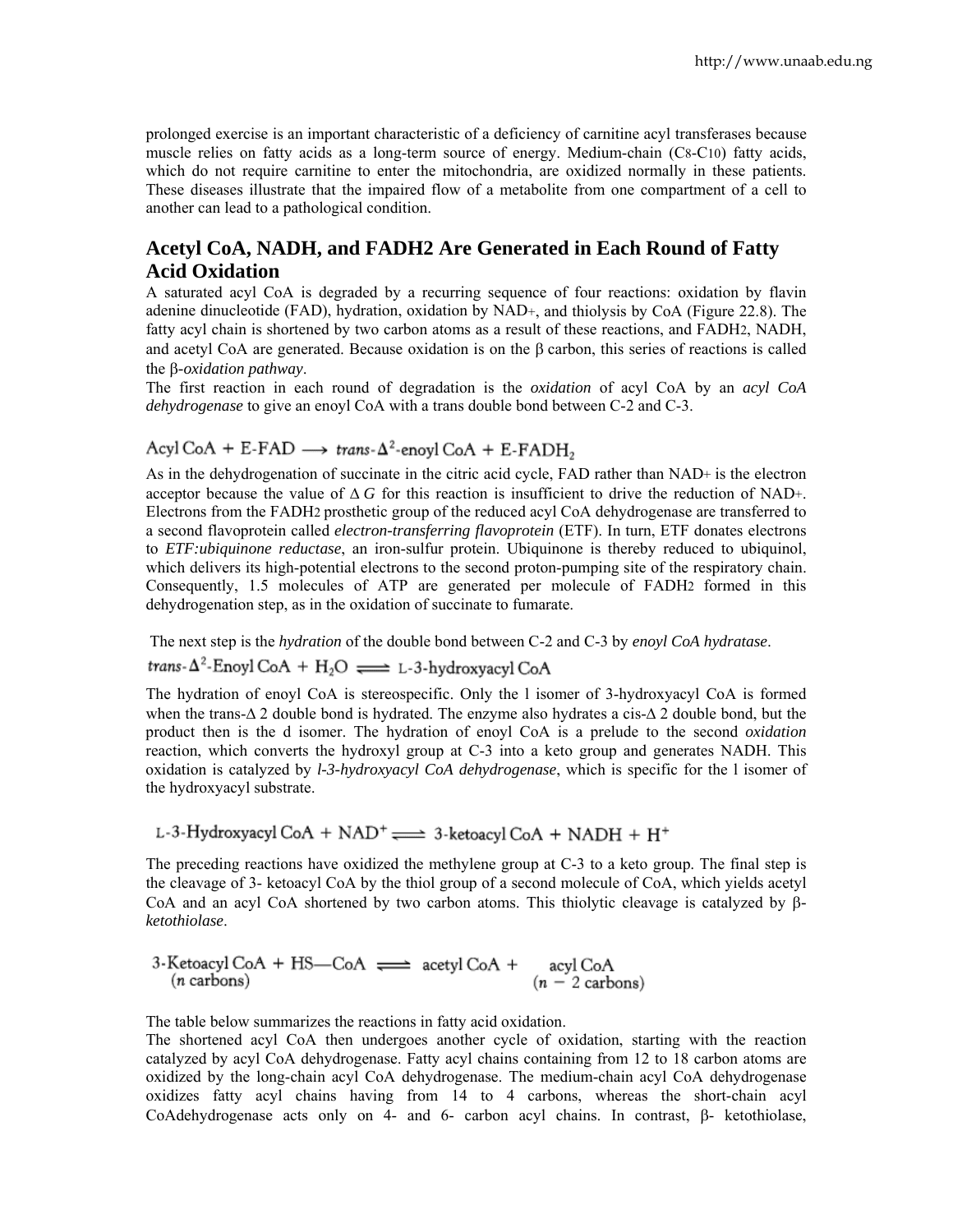hydroxyacyl dehydrogenase, and enoyl CoA hydratase have broad specificity with respect to the length of the acyl group.

## **The Complete Oxidation of Palmitate Yields 106 Molecules of ATP**

We can now calculate the energy yield derived from the oxidation of a fatty acid. In each reaction cycle, an acyl CoA is shortened by two carbon atoms, and one molecule each of FADH2, NADH, and acetyl CoA is formed.

The degradation of palmitoyl CoA (C16-acyl CoA) requires seven reaction cycles. In the seventh cycle, the C4-ketoacyl CoA is thiolyzed to two molecules of acetyl CoA. Hence, the stoichiometry of oxidation of palmitoyl CoA is

 $\begin{array}{c} \textrm{Palmitoyl CoA} + 7 \, \textrm{FAD} + 7 \, \textrm{NAD}^+ \, + 7 \, \textrm{CoA} + 7 \, \textrm{H}_2\textrm{O} \stackrel{\displaystyle\longrightarrow}{\longrightarrow} \\ \textrm{8 acetyl CoA} + 7 \, \textrm{FADH}_2 + 7 \, \textrm{NADH} + 7 \, \textrm{H}^+ \end{array}$ 



#### **Mobilization of Triacylglycerols.**

Triacylglycerols in adipose tissue are converted into free fatty acids and glycerol for release into the bloodstream in response to hormonal signals. A hormone-sensitive lipase initiates the process.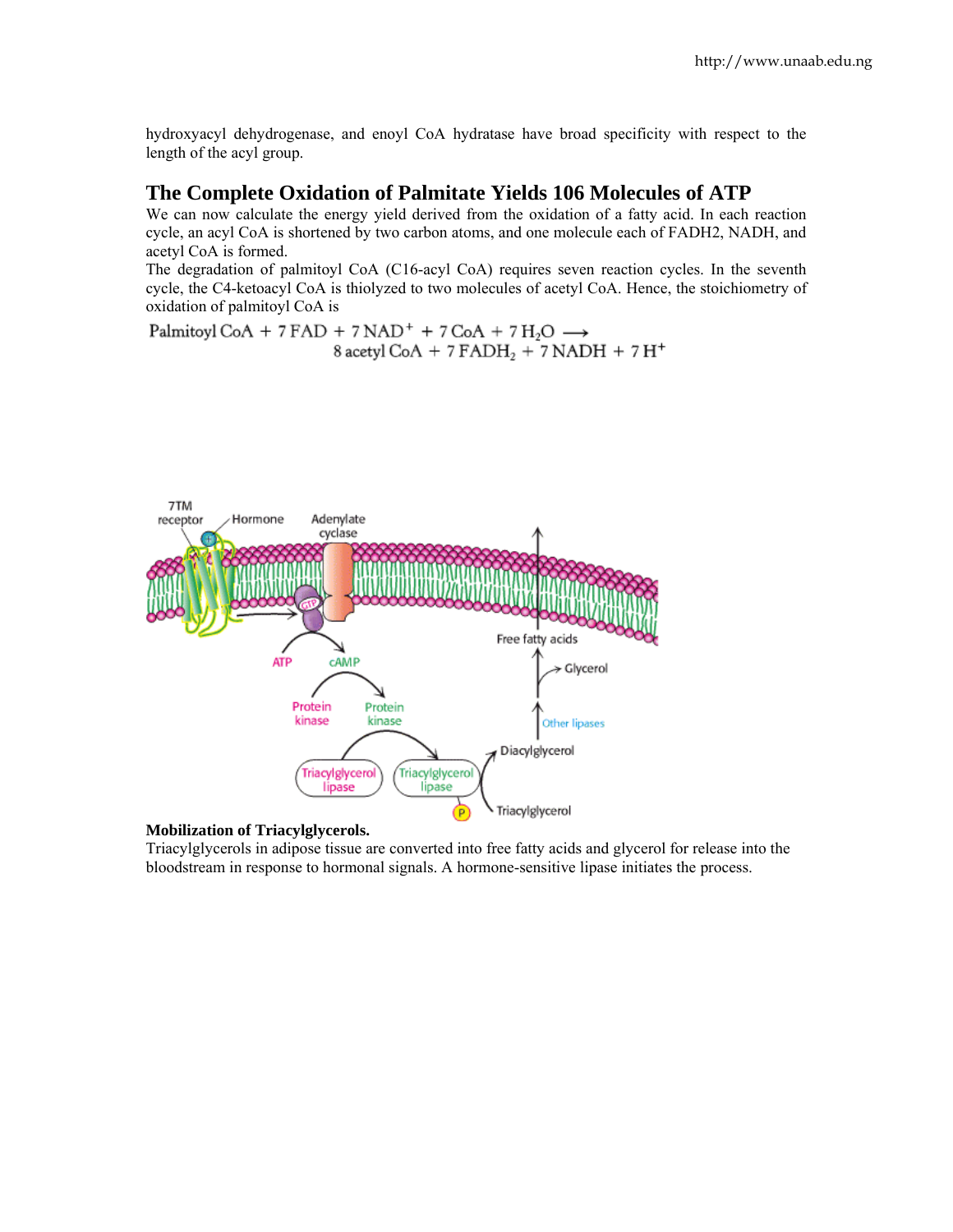

**Acyl Carnitine Translocase.** The entry of acyl carnitine into the mitochondrial matrix is mediated by a translocase. Carnitine returns to the cytosolic side of the inner mitochondrial membrane in exchange for acyl carnitine.

**The figure below shows the Reaction Sequence for the Degradation of Fatty Acids.** Fatty acids are degraded by the repetition of a four-reaction sequence consisting of oxidation, hydration, oxidation, and thiolysis.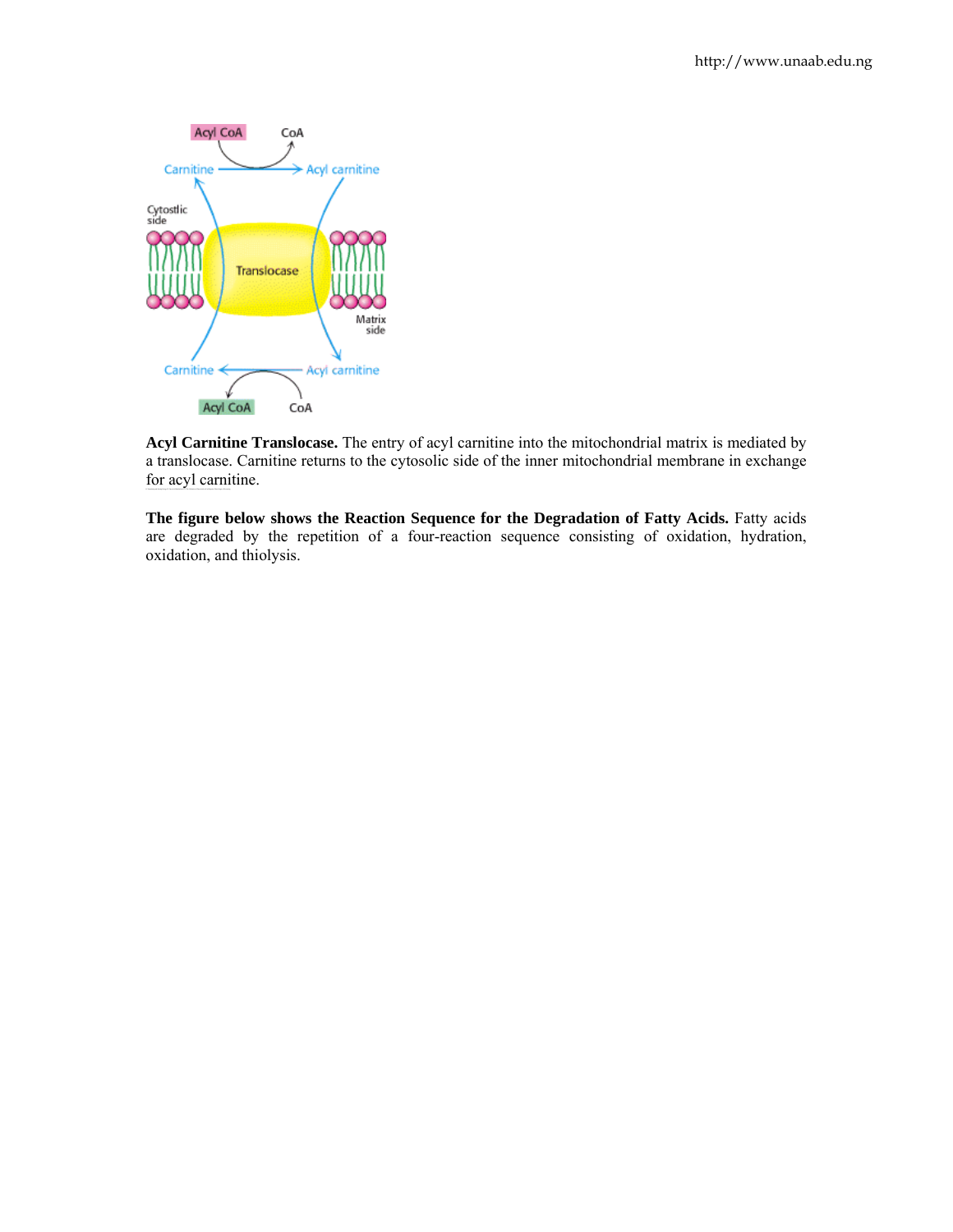

### **Principal reactions in fatty acid oxidation**

- 1 Fatty acid + CoA + ATP $\leftrightarrow$  acyl CoA + AMP + PPi Acyl CoA synthetase
- 
- 2 Carnitine + acyl CoA  $\leftrightarrow$ acyl carnitine + CoA Carnitine acyltransferase<br>  $3$  Acyl CoA + E-FAD $\leftrightarrow$  trans-  $\Delta$  2 -enoyl CoA + EFADH2 Acyl CoA dehydrogenase Acyl CoA + E-FAD ← *trans*- Δ 2 -enoyl CoA + EFADH2 Acyl CoA dehydrogenases
- 4 *trans*-Δ 2 -Enoyl CoA +H2O ↔ 1-3-hydroxyacyl CoA Enoyl CoA hydratase
- 5  $1 3$ -Hydroxyacyl CoA + NAD+  $\leftrightarrow$  3- keto l-3-Hydroxyacyl CoA dehydrogenase acyl CoA + NADH+ H+

```
6 3-ketoacyl CoA + CoA \leftrightarrowacetyl CoA + acyl CoA \beta-Ketothiolase (also called thiolase)
                                           (shortened by C2)
```
Step Reaction Reaction Enzyme

## **Certain Fatty Acids Require Additional Steps for Degradation**

The β-oxidation pathway accomplishes the complete degradation of saturated fatty acids having an even number of carbon atoms. Most fatty acids have such structures because of their mode of synthesis. However, not all fatty acids are so simple. The oxidation of fatty acids containing double bonds requires additional steps. Likewise, fatty acids containing an odd number of carbon atoms yield a propionyl CoA at the final thiolysis step that must be converted into an easily usable form by additional enzyme reactions.

# **An Isomerase and a Reductase Are Required for the Oxidation of Unsaturated Fatty Acids**

The oxidation of unsaturated fatty acids presents some difficulties. Most of the reactions are the same as those for saturated fatty acids. In fact, only two additional enzymes an isomerise and a reductase are needed to degrade a wide range of unsaturated fatty acids.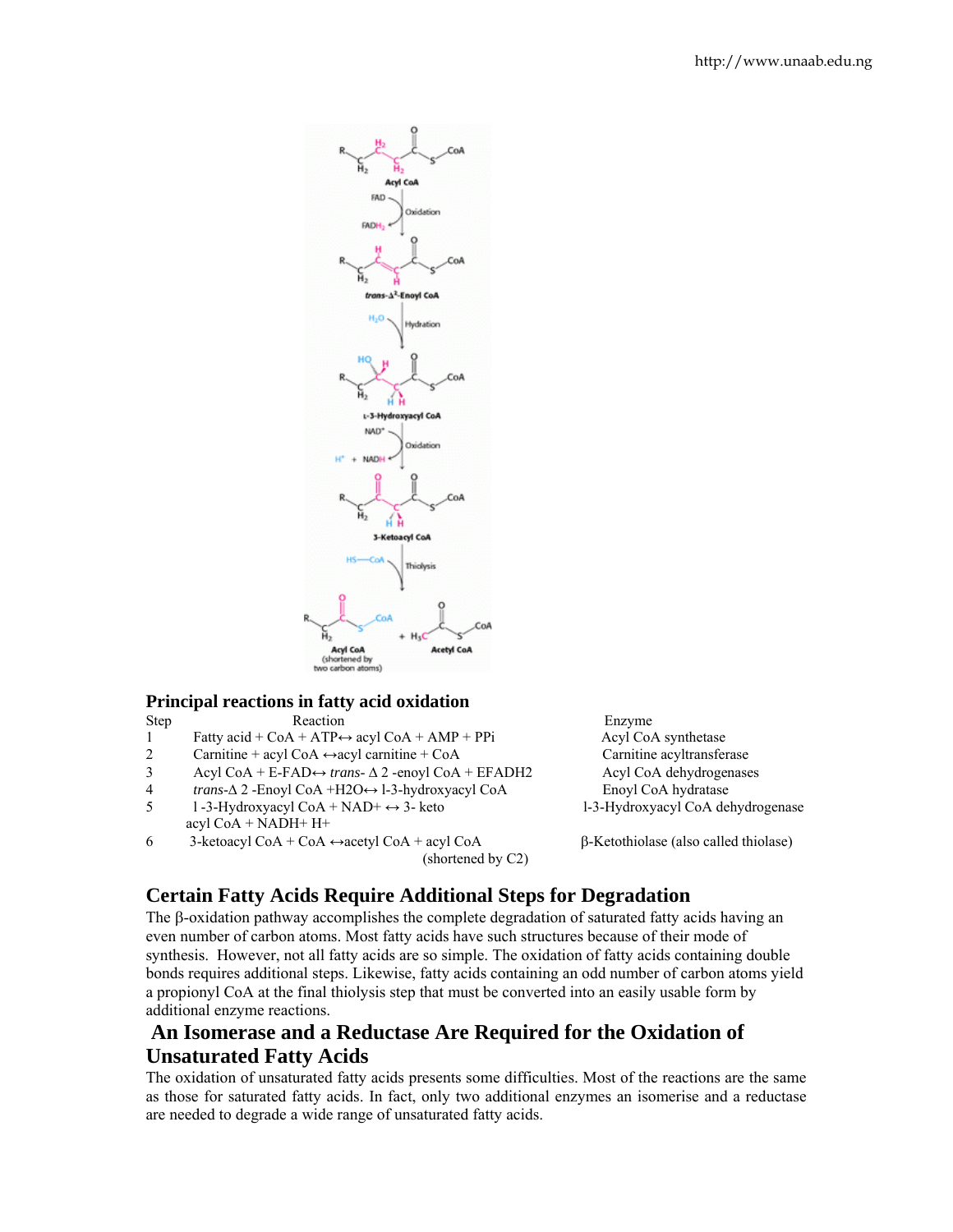Consider the oxidation of palmitoleate. This C16 unsaturated fatty acid, which has one double bond between C-9 and C-10, is activated and transported across the inner mitochondrial membrane in the same way as saturated fatty acids.

Palmitoleoyl CoA then undergoes three cycles of degradation, which are carried out by the same enzymes as in the oxidation of saturated fatty acids. However, the *cis*-Δ 3-enoyl CoA formed in the third round is not a substrate for acyl CoA dehydrogenase. The presence of a double bond between C-3 and C-4 prevents the formation of another double bond between C-2 and C-3. This impasse is resolved by a new reaction that shifts the position and configuration of the cis-Δ 3 double bond. *An isomerase converts this double bond into a trans-* Δ *2 double bond*. The subsequent reactions are those of the saturated fatty acid oxidation pathway, in which the *trans-* Δ 2-enoyl CoA is a regular substrate.



Another problem arises with the oxidation of polyunsaturated fatty acids. Consider linoleate, a C18 polyunsaturated fattyacid with cis-Δ 9 and cis-Δ 12 double bonds. The cis-Δ 3 double bond formed after three rounds of  $\beta$  oxidation is converted into a trans- $\Delta$  2 double bond by the aforementioned isomerase. The acyl CoA produced by another round of β oxidation contains a cis-Δ 4 double bond. Dehydrogenation of this species by acyl CoA dehydrogenase yields a *2,4-dienoyl intermediate*, which is not a substrate for the next enzyme in the β-oxidation pathway. This impasse is circumvented by *2,4-dienoyl CoA reductase*, an enzyme that uses NADPH to reduce the 2,4-dienoyl intermediate to

*trans*-Δ 3-enoyl CoA. *cis-* Δ 3-Enoyl CoA isomerase then converts *trans*-Δ 3-enoyl CoA into the trans-Δ 2 form, a customary intermediate in the β-oxidation pathway. These catalytic strategies are elegant and economical. Only two extra enzymes are needed for the oxidation of *any* polyunsaturated fatty acid. *Odd-numbered double bonds are handled by the isomerase, and even-numbered ones by the reductase and the isomerase*.

## **Odd-Chain Fatty Acids Yield Propionyl Coenzyme A in the Final Thiolysis Step**

Fatty acids having an odd number of carbon atoms are minor species. They are oxidized in the same way as fatty acids having an even number, except that propionyl CoA and acetyl CoA, rather than two molecules of acetyl CoA, are produced in the final round of degradation. The activated three-carbon unit in propionyl CoA enters the citric acid cycle after it has been converted into succinyl CoA.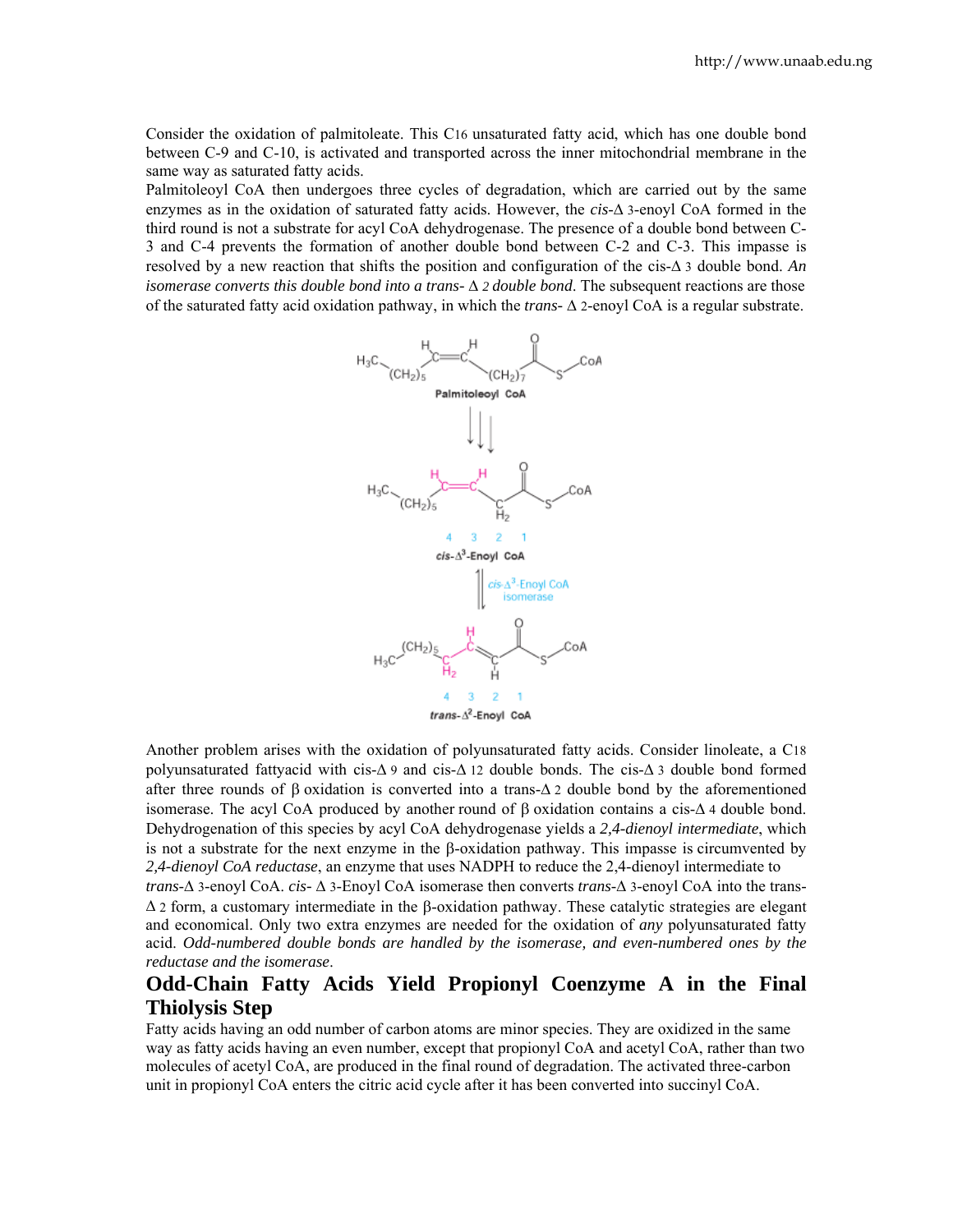

# **Propionyl CoA Is Converted into Succinyl CoA in a Reaction That RequiresVitamin B12**

The pathway from propionyl CoA to succinyl CoA is especially interesting because it entails a rearrangement thatrequires *vitamin B12* (also known as *cobalamin*). Propionyl CoA is carboxylated at the expense of the hydrolysis of an ATP to yield the d isomer of methylmalonyl CoA. This carboxylation reaction is catalyzed by *propionyl CoA carboxylase*, a biotin enzyme that is homologous to and has a catalytic mechanism like that of pyruvate carboxylase. The d isomer of methylmalonyl CoA is racemized to the l isomer, the substrate for a mutase that converts it into *succinyl CoA* by an *intramolecular rearrangement*. The -CO-S-CoA group migrates from C-2 to C-3 in exchange for a hydrogen atom. This very unusual isomerization is catalyzed by *methylmalonyl CoA mutase*, which contains a derivative of vitamin B12, cobalamin, as its coenzyme.



#### **Conversion of Propionyl CoA Into Succinyl CoA.**

Propionyl CoA, generated from fatty acids with an odd number of carbons as well as some amino acids, is converted into the citric acid cycle intermediate succinyl CoA.

#### **Fatty Acids Are Also Oxidized in Peroxisomes**

Although most fatty acid oxidation takes place in mitochondria, some oxidation takes place in cellular organelles called *peroxisomes*. These organelles are characterized by high concentrations of the enzyme catalase, which catalyzes the dismutation of hydrogen peroxide into water and molecular oxygen. Fatty acid oxidation in these organelles, which halts at octanyl CoA, may serve to shorten long chains to make them better substrates of β oxidation in mitochondria. Peroxisomal oxidation differs from β oxidation in the initial dehydrogenation reaction. In peroxisomes, a flavoprotein dehydrogenase transfers electrons to O2 to yield H2O2 instead of capturing the high-energy electrons as FADH2, as occurs in mitochondrial β oxidation. Catalase is needed to convert the hydrogen peroxide produced in the initial reaction into water and oxygen. Subsequent steps are identical with their mitochondrial counterparts, although they are carried out by different isoforms of the enzymes. Zellweger syndrome, which results from the absence of functional peroxisomes, is characterized by liver, kidney, and muscle abnormalities and usually results in death by age six. The syndrome is caused by a defect in the import of enzymes into the peroxisomes. Here we see a pathological condition resulting from an inappropriate cellular distribution of enzymes.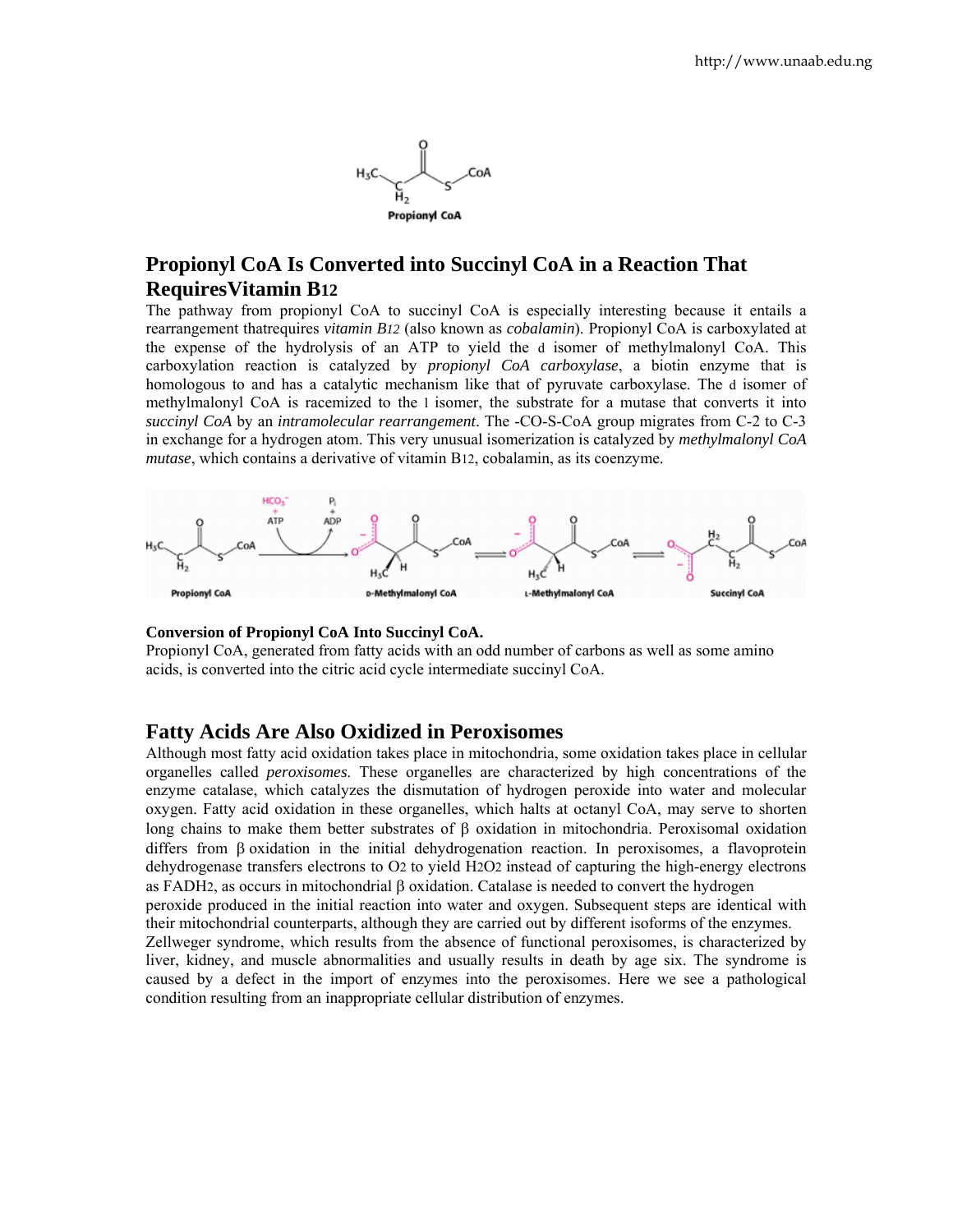

**Initiation of Peroxisomal Fatty Acid Degradation.** The first dehydration in the degradation of fatty acids in peroxisomes requires a flavoprotein dehydrogenase that transfers electrons to O2 to yield H2O2.

## **Ketone Bodies Are Formed from Acetyl Coenzyme A When Fat Breakdown Predominates**

The acetyl CoA formed in fatty acid oxidation enters the citric acid cycle only if fat and carbohydrate degradation are appropriately balanced. The reason is that the entry of acetyl CoA into the citric acid cycle depends on the availability of oxaloacetate for the formation of citrate, but the concentration of oxaloacetate is lowered if carbohydrate is unavailable or improperly utilized. Recall that oxaloacetate is normally formed from pyruvate, the product of glycolysis, by pyruvate carboxylase. This is the molecular basis of the adage that *fats burn in the flame of carbohydrates.* In fasting or diabetes, oxaloacetate is consumed to form glucose by the gluconeogenic pathway and hence is unavailable for condensation with acetyl CoA. Under these conditions, acetyl CoA is diverted to the formation

of acetoacetate and d-3-hydroxybutyrate. Acetoacetate, d-3-hydroxybutyrate, and acetone are often referred to as *ketone bodies*. Abnormally high levels of ketone bodies are present in the blood of untreated diabetics.

Acetoacetate is formed from acetyl CoA in three steps. Two molecules of acetyl CoA condense to form acetoacetyl CoA. This reaction, which is catalyzed by thiolase, is the reverse of the thiolysis step in the oxidation of fatty acids. Acetoacetyl CoA then reacts with acetyl CoA and water to give 3 hydroxy-3-methylglutaryl CoA (HMG-CoA) and CoA. This reaction, which has a favorable equilibrium owing to the hydrolysis of a thioester linkage, compensates for the unfavorable equilibrium in the formation of acetoacetyl CoA. 3-Hydroxy-3-methylglutaryl CoA is then cleaved to acetyl CoA and acetoacetate. The sum of these reactions is

2 Acetyl CoA +  $H_2O \longrightarrow$  acetoacetate + 2 CoA +  $H^+$ 

d-3-Hydroxybutyrate is formed by the reduction of acetoacetate in the mitochondrial matrix by d-3 hydroxybutyrate dehydrogenase. The ratio of hydroxybutyrate to acetoacetate depends on the NADH/NAD+ ratio inside mitochondria.

Because it is a β-ketoacid, acetoacetate also undergoes a slow, spontaneous decarboxylation to acetone. The odor of acetone may be detected in the breath of a person who has a high level of acetoacetate in the blood.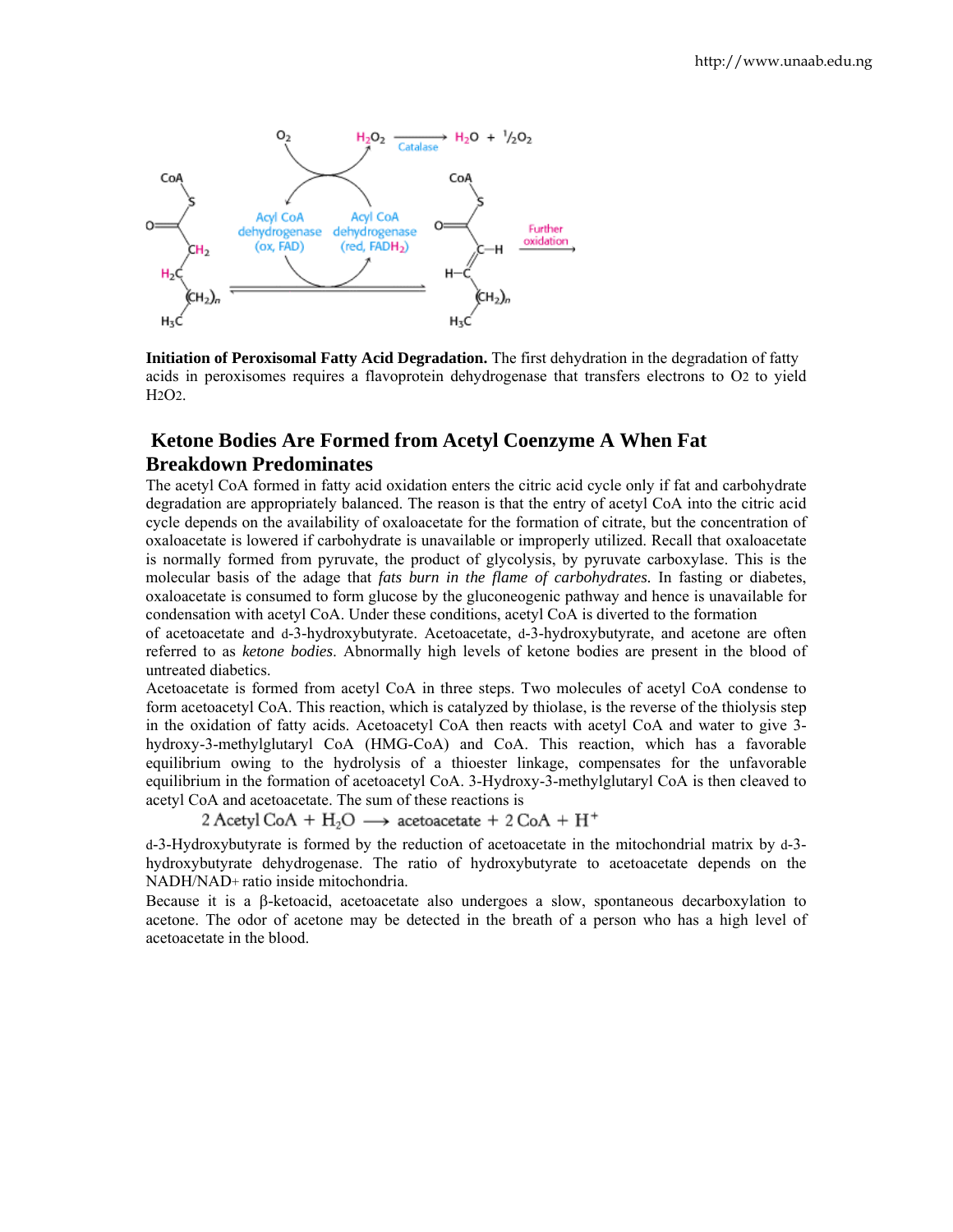

#### **Formation of Ketone Bodies.**

The Ketone bodies-acetoacetate, d-3-hydroxybutyrate, and acetone from acetyl CoA are formed primarily in the liver. Enzymes catalyzing these reactions are (1) 3-ketothiolase, (2) hydroxymethylglutaryl CoA synthase, (3) hydroxymethylglutaryl CoA cleavage enzyme, and (4) d-3 hydroxybutyrate dehydrogenase. Acetoacetate spontaneously decarboxylates to form acetone.

### **Ketone Bodies Are a Major Fuel in Some Tissues**

The major site of production of acetoacetate and 3-hydroxybutyrate is the liver. These substances diffuse from the liver mitochondria into the blood and are transported to peripheral tissues. These ketone bodies were initially regarded as degradation products of little physiological value. However, the results of studies by George Cahill and others revealed that these derivatives of acetyl CoA are important molecules in energy metabolism. *Acetoacetate and 3-hydroxybutyrate are normal fuels of respiration and are quantitatively important as sources of energy*. Indeed, heart muscle and the renal cortex use acetoacetate in preference to glucose. In contrast, glucose is the major fuel for the brain and red blood cells in well-nourished people on a balanced diet. However, the brain adapts to the utilization of acetoacetate during starvation and diabetes. In prolonged starvation, 75% of the fuel needs of the brain are met by ketone bodies. 3-Hydroxybutyrate is oxidized to produce acetoacetate as well as NADH for use in oxidative phosphorylation.



Acetoacetate can be activated by the transfer of CoA from succinyl CoA in a reaction catalyzed by a specific CoA transferase. Acetoacetyl CoA is then cleaved by thiolase to yield two molecules of acetyl CoA, which can then enter the citric acid cycle.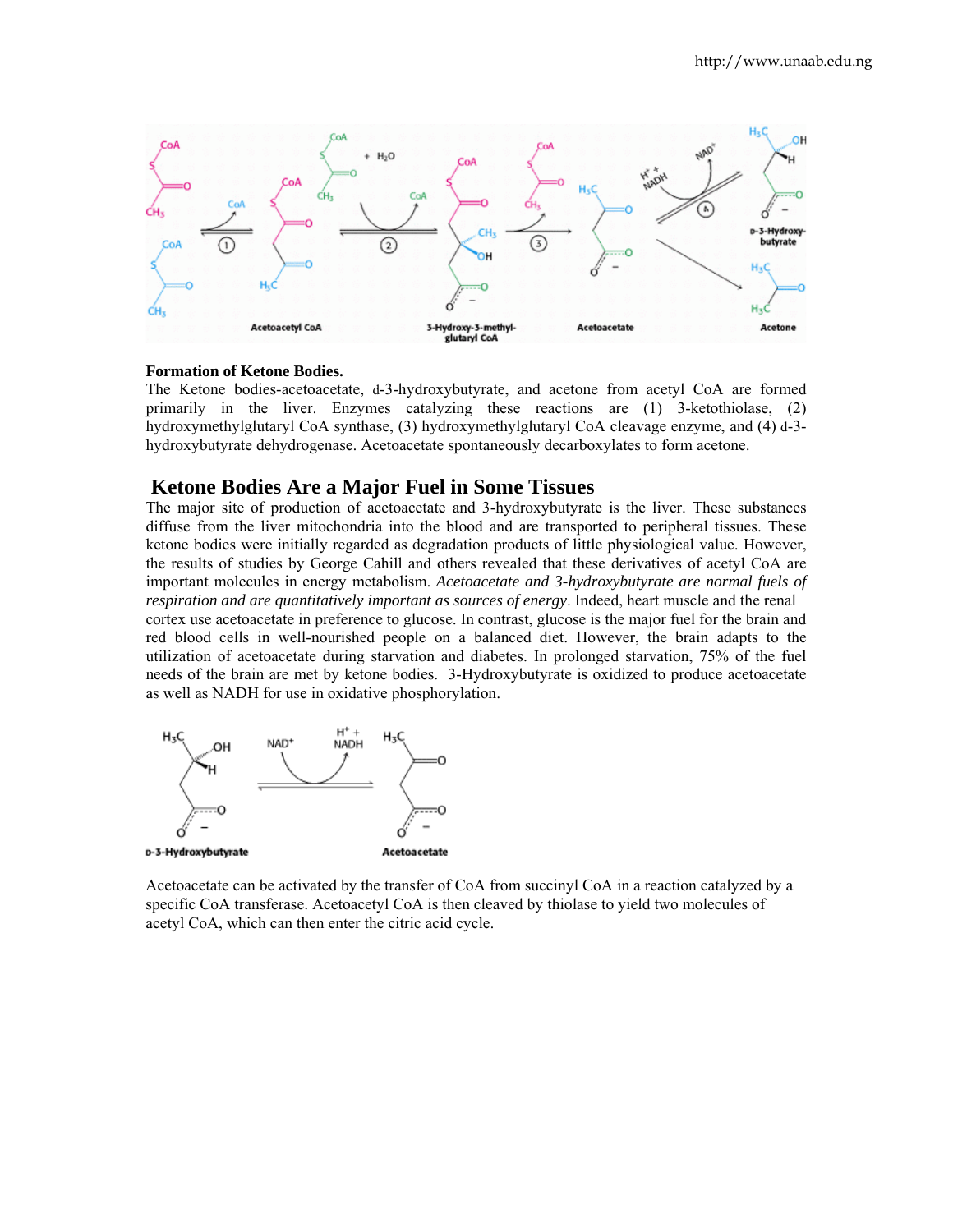

**Utilization of Acetoacetate as a Fuel.** Acetoacetate can be converted into two molecules of acetyl CoA, which then enter the citric acid cycle.

The liver has acetoacetate available to supply to other organs because it lacks this particular CoA transferase.

*Ketone bodies can be regarded as a water-soluble, transportable form of acetyl units*. Fatty acids are released by adipose tissue and converted into acetyl units by the liver, which then exports them as acetoacetate. As might be expected, acetoacetate also has a regulatory role. *High levels of acetoacetate in the blood signify an abundance of acetyl units and lead to a decrease in the rate of lipolysis in adipose tissue*.

Certain pathological conditions can lead to a life-threatening rise in the blood levels of the ketone bodies. Most common of these conditions is diabetic ketosis in patients with insulin-dependent diabetes mellitus. The absence of insulin has two major biochemical consequences. First, the liver cannot absorb glucose and consequently cannot provide oxaloacetate to process fatty acid-derived acetyl CoA. Second, insulin normally curtails fatty acid mobilization by adipose tissue. The liver thus produces large amounts of ketone bodies, which are moderately strong acids. The result is severe acidosis. The decrease in pH impairs tissue function, most importantly in the central nervous system.

### **Animals Cannot Convert Fatty Acids into Glucose**

It is important to note that *animals are unable to effect the net synthesis of glucose from fatty acids*. Specifically, acetyl CoA cannot be converted into pyruvate or oxaloacetate in animals. The two carbon atoms of the acetyl group of acetyl CoA enter the citric acid cycle, but two carbon atoms leave the cycle in the decarboxylations catalyzed by isocitrate dehydrogenase and  $\alpha$ -ketoglutarate dehydrogenase. Consequently, oxaloacetate is regenerated, but it is not formed de novo when the acetyl unit of acetyl CoA is oxidized by the citric acid cycle. In contrast, plants have two additional enzymes enabling them to convert the carbon atoms of acetyl CoA into oxaloacetate.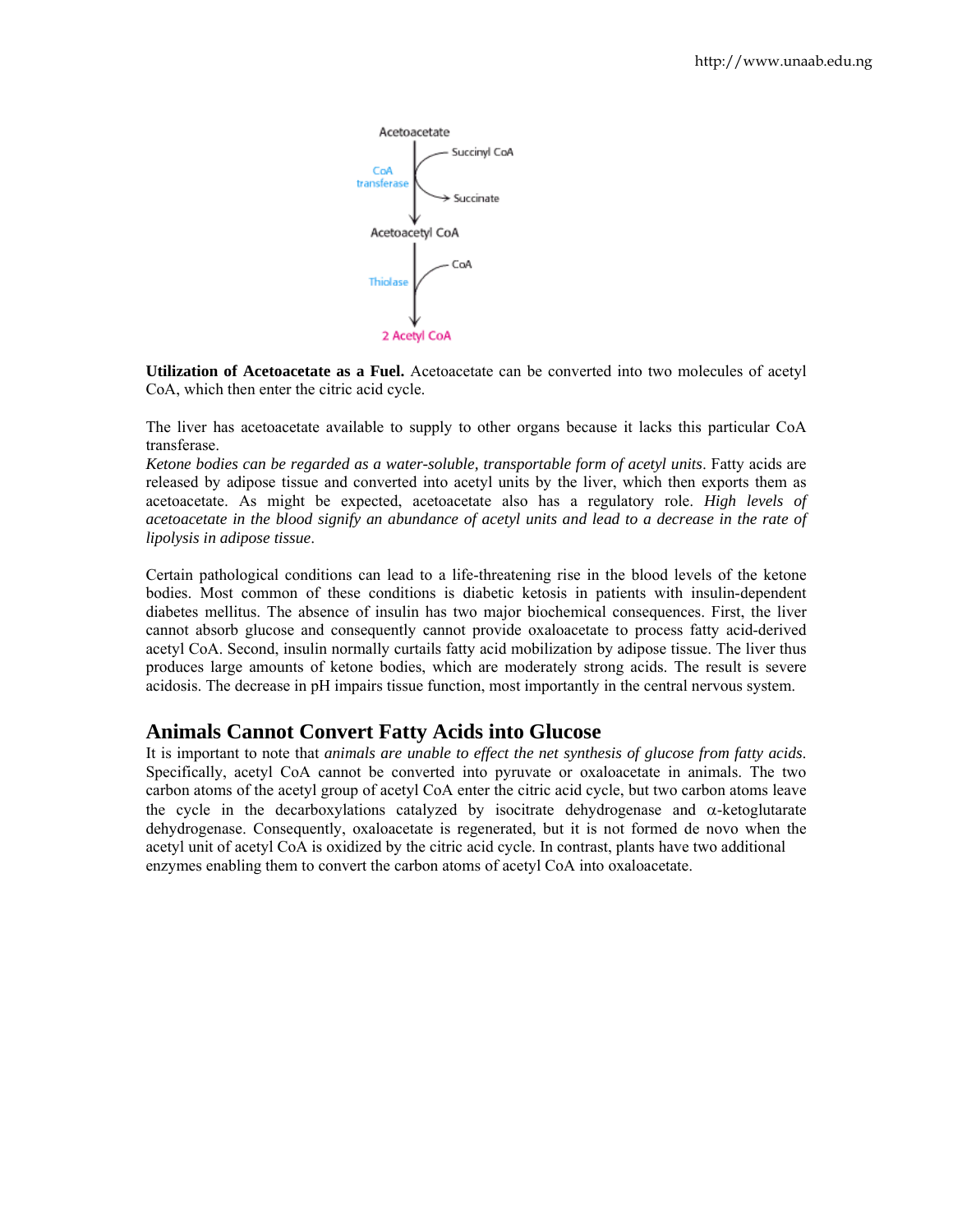

**Oxidation of Linoleoyl CoA.** The complete oxidation of the diunsaturated fatty acid linoleate is facilitated by the activity of enoyl CoA isomerase and 2,4-dienoyl CoA reductase.

## Fatty Acids Are Synthesized and Degraded by Different Pathways

Fatty acid synthesis is not simply a reversal of the degradative pathway. Rather, it consists of a new set of reactions, again exemplifying the principle that *synthetic and degradative pathways are almost always distinct*. Some important differences between the pathways are:

**1.** Synthesis takes place in the *cytosol*, in contrast with degradation, which takes place primarily in the mitochondrial matrix.

**2.** Intermediates in fatty acid synthesis are covalently linked to the sulfhydryl groups of an *acyl carrier protein* (ACP), whereas intermediates in fatty acid breakdown are covalently attached to the sulfhydryl group of coenzyme A.

**3.** The enzymes of fatty acid synthesis in higher organisms are joined in a *single polypeptide chain*  called *fatty acid synthase*. In contrast, the degradative enzymes do not seem to be associated.

**4.** The growing fatty acid chain is elongated by the *sequential addition of two-carbon units* derived from acetyl CoA.

The activated donor of two carbon units in the elongation step is *malonyl ACP*. The elongation reaction is driven by the release of CO2.

**5.** The reductant in fatty acid synthesis is *NADPH*, whereas the oxidants in fatty acid degradation are *NAD +* and *FAD*.

**6.** Elongation by the fatty acid synthase complex stops on formation of *palmitate* (C16). Further elongation and the insertion of double bonds are carried out by other enzyme systems.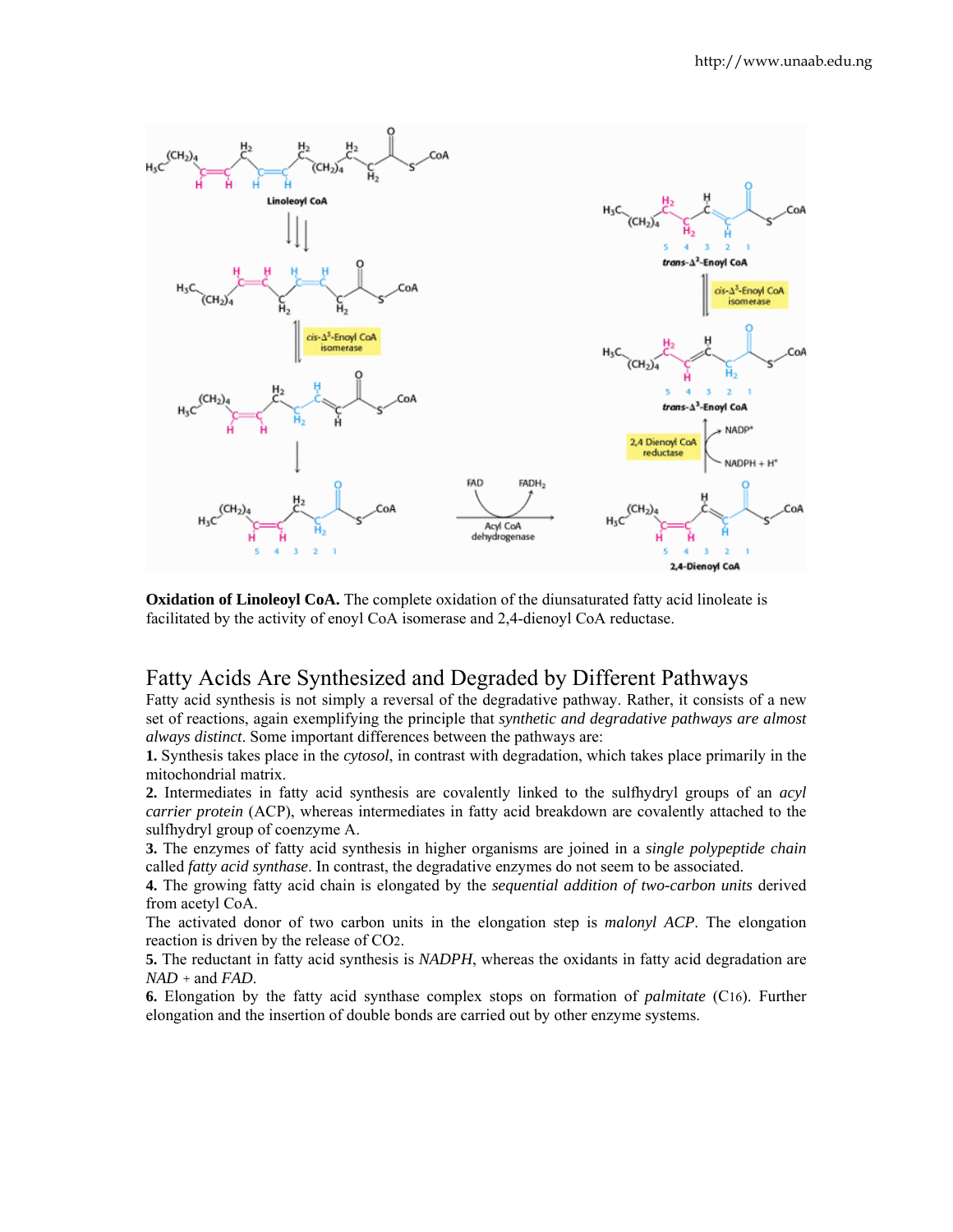# **The Formation of Malonyl Coenzyme A Is the Committed Step in Fatty Acid Synthesis**

Fatty acid synthesis starts with the carboxylation of acetyl CoA to *malonyl CoA*. This irreversible reaction is the committed step in fatty acid synthesis.



The synthesis of malonyl CoA is catalyzed by *acetyl CoA carboxylase*, which contains a biotin prosthetic group. The carboxyl group of biotin is covalently attached to the ε amino group of a lysine residue, as in pyruvate carboxylase and propionyl CoA carboxylase. As with these other enzymes, a carboxybiotin intermediate is formed at the expense of the hydrolysis a molecule of ATP. The activated CO2 group in this intermediate is then transferred to acetyl CoA to form malonyl CoA.

Biotin-enzyme + ATP + HCO<sub>3</sub><sup>-</sup>  $\longrightarrow$  CO<sub>2</sub>-biotin-enzyme + ADP + P<sub>i</sub><br>CO<sub>2</sub>-biotin-enzyme + ADP + P<sub>i</sub>

 $CO_2$ -biotin-enzyme + acetyl CoA  $\longrightarrow$  malonyl CoA + biotin-enzyme

This enzyme is also the essential regulatory enzyme for fatty acid metabolism.

# **Intermediates in Fatty Acid Synthesis Are Attached to an Acyl Carrier Protein**

The intermediates in fatty acid synthesis are linked to an acyl carrier protein. Specifically, they are linked to the sulfhydryl terminus of a phosphopantetheine group, which is, in turn, attached to a serine residue of the acyl carrier protein. Recall that, in the degradation of fatty acids, a phosphopantetheine group is present as part of CoA instead. ACP, a single polypeptide chain of 77 residues, can be regarded as a giant prosthetic group, a "macro CoA."

## **The Elongation Cycle in Fatty Acid Synthesis**

The enzyme system that catalyzes the synthesis of saturated long-chain fatty acids from acetyl CoA, malonyl CoA, and NADPH is called the *fatty acid synthase*.

The elongation phase of fatty acid synthesis starts with the formation of acetyl ACP and malonyl ACP. *Acetyl transacylase* and *malonyl transacylase* catalyze these reactions.

Acetyl CoA + ACP  $\implies$  acetyl ACP + CoA Malonyl CoA + ACP  $\implies$  malonyl ACP + CoA

Malonyl transacylase is highly specific, whereas acetyl transacylase can transfer acyl groups other than the acetyl unit, though at a much slower rate. Fatty acids with an odd number of carbon atoms are synthesized starting with propionyl ACP, which is formed from propionyl CoA by acetyl transacylase. Acetyl ACP and malonyl ACP react to form acetoacetyl ACP. The *acyl-malonyl ACP condensing enzyme* catalyzes this condensation reaction.

Acetyl ACP + malonyl ACP  $\longrightarrow$  acetoacetyl ACP + ACP + CO<sub>2</sub>

In the condensation reaction, a four-carbon unit is formed from a two carbon unit and a three-carbon unit, and CO2 is released. Why is the four-carbon unit not formed from 2 two-carbon units? In other words, why are the reactants acetyl ACP and malonyl ACP rather than two molecules of acetyl ACP?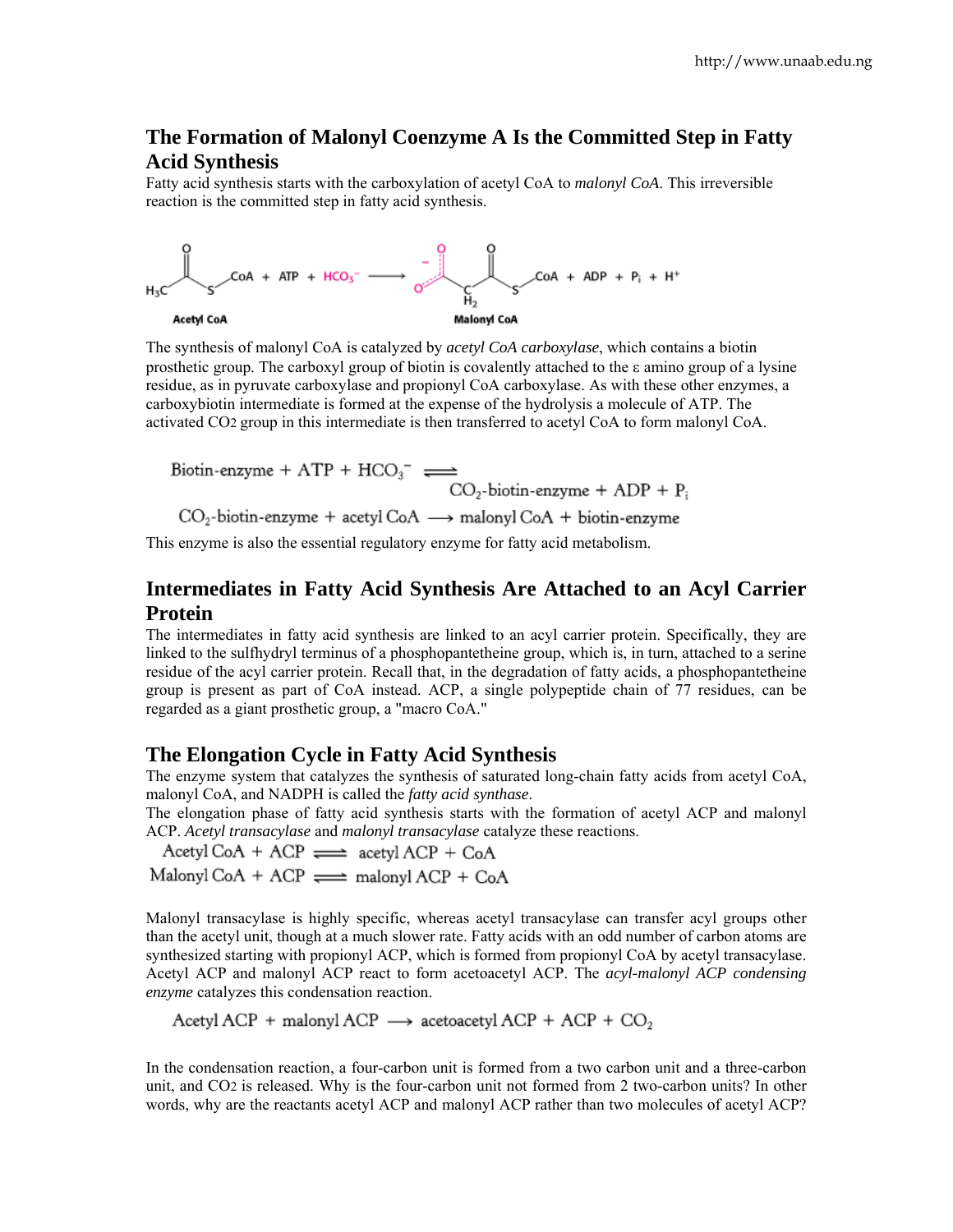The answer is that the equilibrium for the synthesis of acetoacetyl ACP from two molecules of acetyl ACP is highly unfavorable. In contrast, *the equilibrium is favorable if malonyl ACP is a reactant because its decarboxylation contributes a substantial decrease in free energy*. In effect, ATP drives the condensation reaction, though ATP does not directly participate in the condensation reaction. Rather, ATP is used to carboxylate acetyl CoA to malonyl CoA. The free energy thus stored in malonyl CoA is released in the decarboxylation accompanying the formation of acetoacetyl ACP. Although HCO3- is required for fatty acid synthesis, its carbon atom does not appear in the product. Rather, *all the carbon atoms of fatty acids containing an even number of carbon atoms are derived from acetyl CoA.* 

The next three steps in fatty acid synthesis reduce the keto group at C-3 to a methylene group .

First, acetoacetyl ACP is reduced to d-3-hydroxybutyryl ACP. This reaction differs from the corresponding one in fatty acid degradation in two respects:

(1) the d rather than the l isomer is formed; and

(2) NADPH is the reducing agent, whereas NAD+ is the oxidizing agent in  $\beta$  oxidation.

This difference exemplifies the general principle that *NADPH is consumed in biosynthetic reactions, whereas NADH is generated in energy-yielding reactions*.

Then d-3-hydroxybutyryl ACP is *dehydrated* to form crotonyl ACP, which is a *trans*-Δ 2-enoyl ACP. The final step in the cycle *reduces* crotonyl ACP to butyryl ACP. NADPH is again the reductant, whereas FAD is the oxidant in the corresponding reaction in β-oxidation.

The enzyme that catalyzes this step, *enoyl ACP reductase*, is inhibited by triclosan, a broad-spectrum antibacterial agent. Triclosan is used in a variety of products such as toothpaste, soaps, and skin creams. These last three reactions - a reduction, a dehydration, and a second reduction convert acetoacetyl ACP into butyryl ACP, which completes the first elongation cycle.

In the second round of fatty acid synthesis, butyryl ACP condenses with malonyl ACP to form a C6 β-ketoacyl ACP. This reaction is like the one in the first round, in which acetyl ACP condenses with malonyl ACP to form a C4-β-ketoacyl ACP. Reduction, dehydration, and a second reduction convert the C6-β-ketoacyl ACP into a C6-acyl ACP, which is ready for a third round of elongation.

The elongation cycles continue until C16-acyl ACP is formed. This intermediate is a good substrate for a thioesterase that hydrolyzes C16-acyl ACP to yield palmitate and ACP. *The thioesterase acts as a ruler to determine fatty acid chain length*.

## **Fatty Acids Are Synthesized by a Multifunctional Enzyme Complex in Eukaryotes**

Although the basic biochemical reactions in fatty acid synthesis are very similar in *E. coli* and eukaryotes, the structure of the synthase varies considerably. The fatty acid synthases of eukaryotes, in contrast with those of *E. coli*, have the component enzymes linked in a large polypeptide chain. Mammalian fatty acid synthase is a dimer of identical 260-kd subunits. Each chain is folded into three domains joined by flexible regions.

*Domain 1, the substrate entry and condensation unit*, contains acetyl transferase, malonyl transferase, and β-ketoacyl synthase (condensing enzyme).

*Domain 2, the reduction unit*, contains the acyl carrier protein, β-ketoacyl reductase, dehydratase, and enoyl reductase.

*Domain 3, the palmitate release unit*, contains the thioesterase.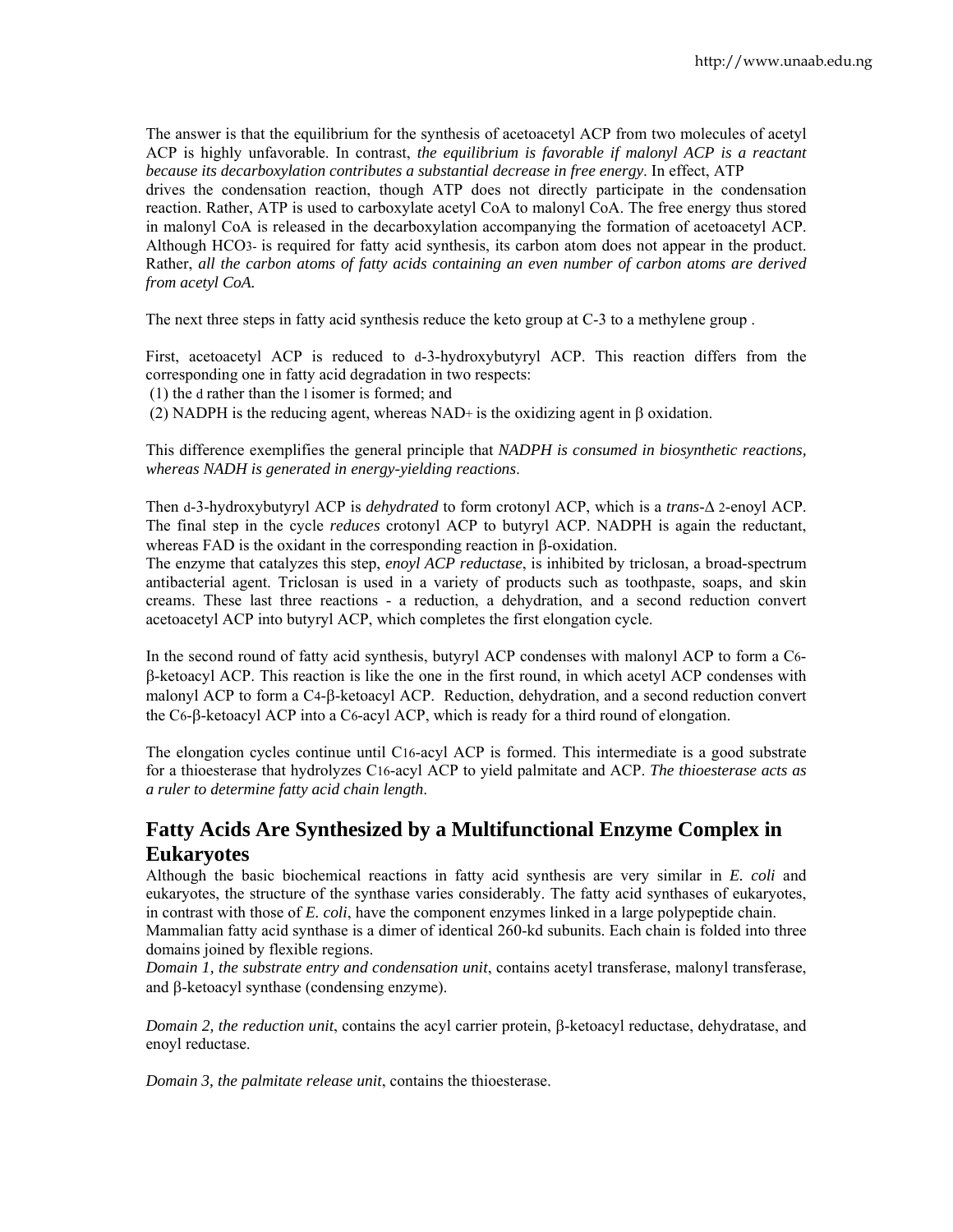Thus, *seven different catalytic sites are present on a single polypeptide chain*. It is multifunctional proteins in which different enzymes are linked covalently.

An advantage of this arrangement is that the synthetic activity of different enzymes is coordinated. In addition, a multienzyme complex consisting of covalently joined enzymes is more stable than one formed by non covalent attractions. Furthermore, intermediates can be efficiently handed from one active site to another without leaving the assembly.

### **The Stoichiometry of Fatty Acid Synthesis**

The stoichiometry of the synthesis of palmitate is

Acetyl CoA + 7 malonyl CoA + 14 NADPH + 20 H<sup>+</sup>  $\longrightarrow$ palmitate +  $7CO<sub>2</sub>$  +  $14 \text{ NADP}^+$  +  $8 \text{ CoA} + 6 \text{ H}<sub>2</sub>O$ 

The equation for the synthesis of the malonyl CoA used in the preceding reaction is

7 Acetyl CoA + 7 CO<sub>2</sub> + 7 ATP  $\longrightarrow$  7 malonyl CoA + 7 ADP + 7 P<sub>i</sub> + 14 H<sup>+</sup>

Hence, the overall stoichiometry for the synthesis of palmitate is

8 Acetyl CoA + 7 ATP + 14 NADPH +  $6H^+$   $\longrightarrow$ palmitate +  $14 \text{ NADP}^+ + 8 \text{CoA} + 6 \text{H}_2\text{O} + 7 \text{ ADP} + 7 \text{P}_i$ 

# **Citrate Carries Acetyl Groups from Mitochondria to the Cytosol for Fatty Acid Synthesis**

The synthesis of palmitate requires the input of 8 molecules of acetyl CoA, 14 molecules of NADPH, and 7 molecules of ATP. Fatty acids are synthesized in the cytosol, whereas acetyl CoA is formed from pyruvate in mitochondria. Hence, acetyl CoA must be transferred from mitochondria to the cytosol. Mitochondria, however, are not readily permeable to acetyl CoA. Recall that carnitine carries only long-chain fatty acids. *The barrier to acetyl CoA is bypassed by citrate, which carries acetyl groups across the inner mitochondrial membrane*. Citrate is formed in the mitochondrial matrix by the condensation of acetyl CoA with oxaloacetate. When present at high levels, citrate is transported to the cytosol, where it is cleaved by *ATP-citrate lyase*.

$$
Citrate + ATP + CoA + H2O \n\rightleftharpoons \n\leftarrows\n\leftarrows\n\leftarrows\n\left(CoA + ADP + Pi + \text{oxaloacetate}\n\right)
$$

Thus, acetyl CoA and oxaloacetate are transferred from mitochondria to the cytosol at the expense of the hydrolysis of a molecule of ATP.

**Lyases-** These are nzymes catalyzing the cleavage of C-C, C-O, or C-N bonds by elimination. A double bond is formed in these reactions.

#### **Sources of NADPH for Fatty Acid Synthesis**

Oxaloacetate formed in the transfer of acetyl groups to the cytosol must now be returned to the mitochondria. The inner mitochondrial membrane is impermeable to oxaloacetate. Hence, a series of bypass reactions are needed. Most important, these reactions generate much of the NADPH needed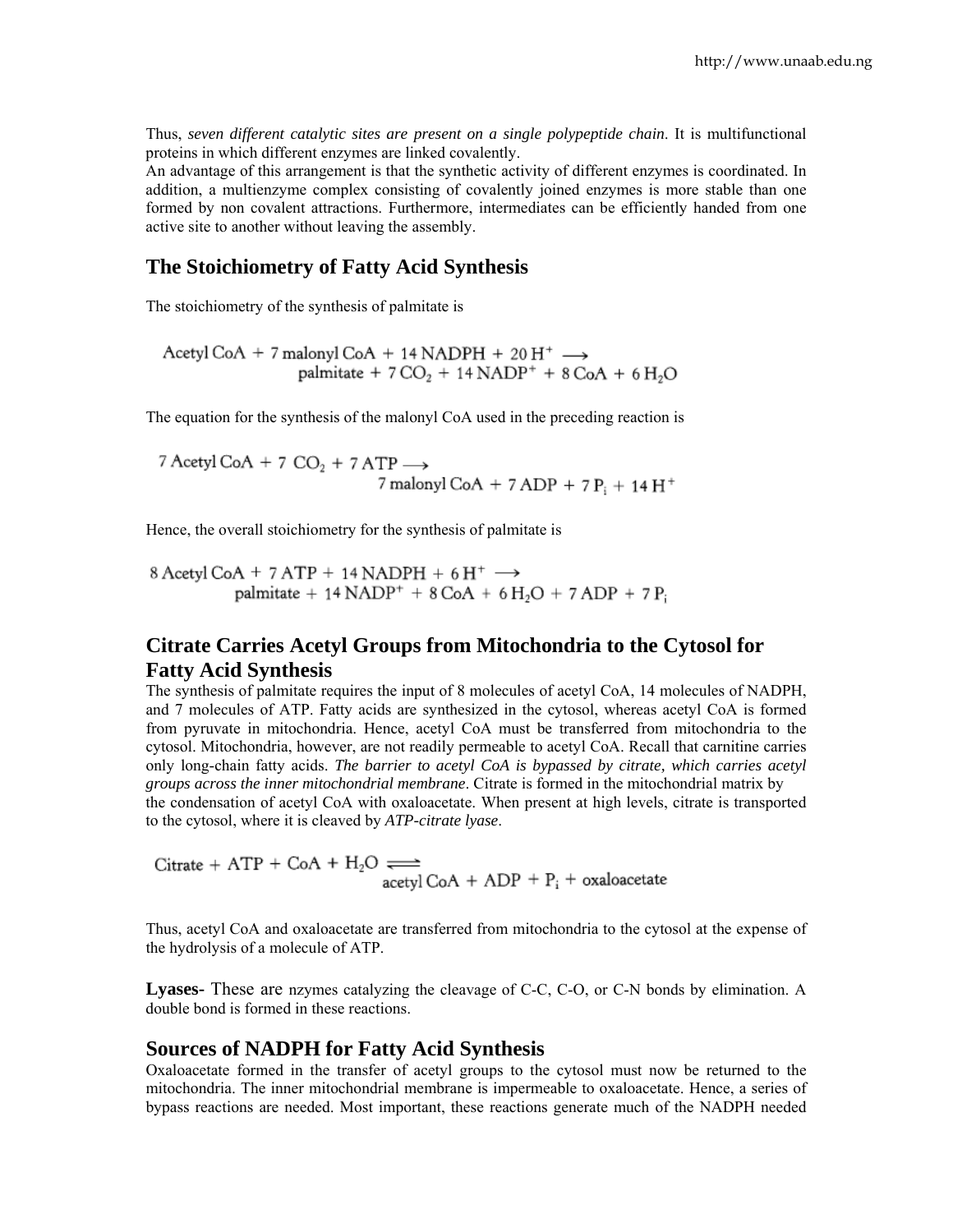for fatty acid synthesis. First, oxaloacetate is reduced to malate by NADH. This reaction is catalyzed by a *malate dehydrogenase* in the cytosol.

Oxaloacetate + NADH +  $H^+$  = malate + NAD<sup>+</sup>

Second, malate is oxidatively decarboxylated by an *NADP + -linked malate enzyme* (also called *malic enzyme*).

Malate +  $NADP^+ \rightleftharpoons pyruvate + CO_2 + NADPH$ 

The pyruvate formed in this reaction readily enters mitochondria, where it is carboxylated to oxaloacetate by pyruvate carboxylase.

Pyruvate + CO<sub>2</sub> + ATP + H<sub>2</sub>O  $\longrightarrow$  oxaloacetate + ADP + P<sub>i</sub> + 2 H<sup>+</sup><br>The sum of these three reactions is

$$
NADP^{+} + NADH + ATP + H_{2}O \implies \qquad NADPH + NAD^{+} + ADP + P_{i} + H^{+}
$$

Thus, *one molecule of NADPH is generated for each molecule of acetyl CoA that is transferred from mitochondria to the cytosol*. Hence, eight molecules of NADPH are formed when eight molecules of acetyl CoA are transferred to the cytosol for the synthesis of palmitate. *The additional six molecules of NADPH required for this process come from the pentose phosphate pathway.* 

The accumulation of the precursors for fatty acid synthesis is a wonderful example of the coordinated use of multiple processes to fulfill a biochemical need. The citric acid cycle, subcellular compartmentalization, and the pentose phosphate pathway provide the carbon atoms and reducing power, whereas glycolysis and oxidative phosphorylation provide the ATP to meet the needs for fatty acid synthesis.

| <b>Step</b> | <b>Reaction</b> | Table. Principal reactions in fatty acid synthesis in bacteria       | <b>Enzyme</b>                         |
|-------------|-----------------|----------------------------------------------------------------------|---------------------------------------|
|             |                 | 1 Acetyl CoA + HCO3- + ATP------------- malonyl CoA + ADP + Pi + H+  | Acetyl CoA carboxylase                |
|             |                 | 2 Acetyl CoA + ACP=========== acetyl ACP + CoA                       | Acetyl transacylase                   |
|             |                 | 3 Malonyl CoA + ACP============ malonyl ACP + CoA                    | Malonyl transacylase                  |
|             |                 | 4 Acetyl ACP + malonyl ACP--------- acetoacetyl ACP + ACP + CO2      | Acyl-malonyl ACP<br>condensing enzyme |
|             |                 | 5 Acetoacetyl $ACP + NADPH + H+ == = d-3-hydroxybutyryl ACP + NADP+$ | β-Ketoacyl ACP<br>reductase           |

| 6 d-3-Hydroxybutyryl ACP=========== $\text{crotonyl}$ ACP + H2O | 3-Hydroxyacyl ACP dehydratase |
|-----------------------------------------------------------------|-------------------------------|
| 7 Crotonyl ACP + NADPH + H+--------------- butyryl ACP + NADP+  | Enoyl ACP reductase           |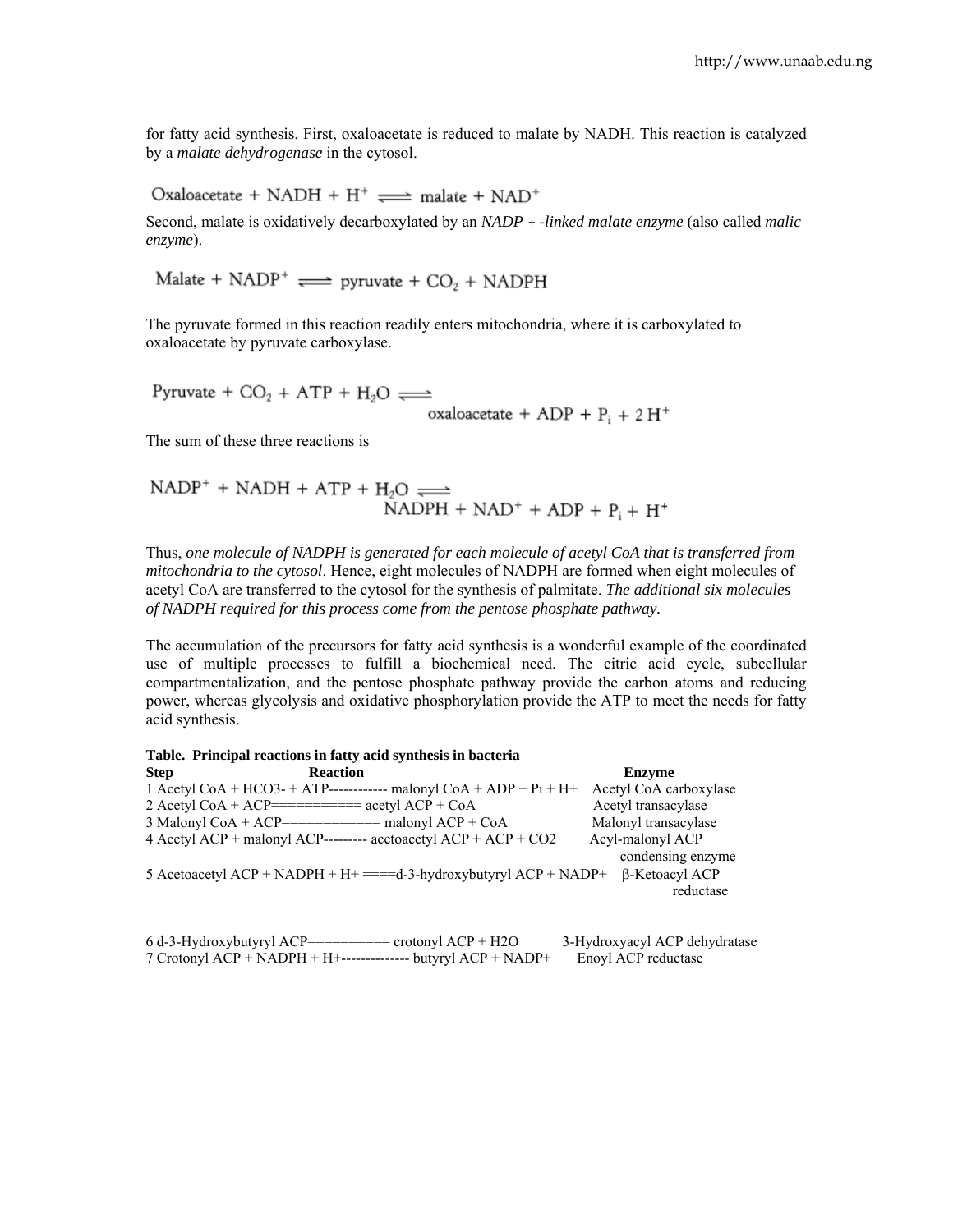

**Fatty Acid Synthesis.** Fatty acids are synthesized by the repetition of the following reaction sequence: condensation, reduction, dehydration, and reduction. The intermediates shown here are produced in the first round of synthesis.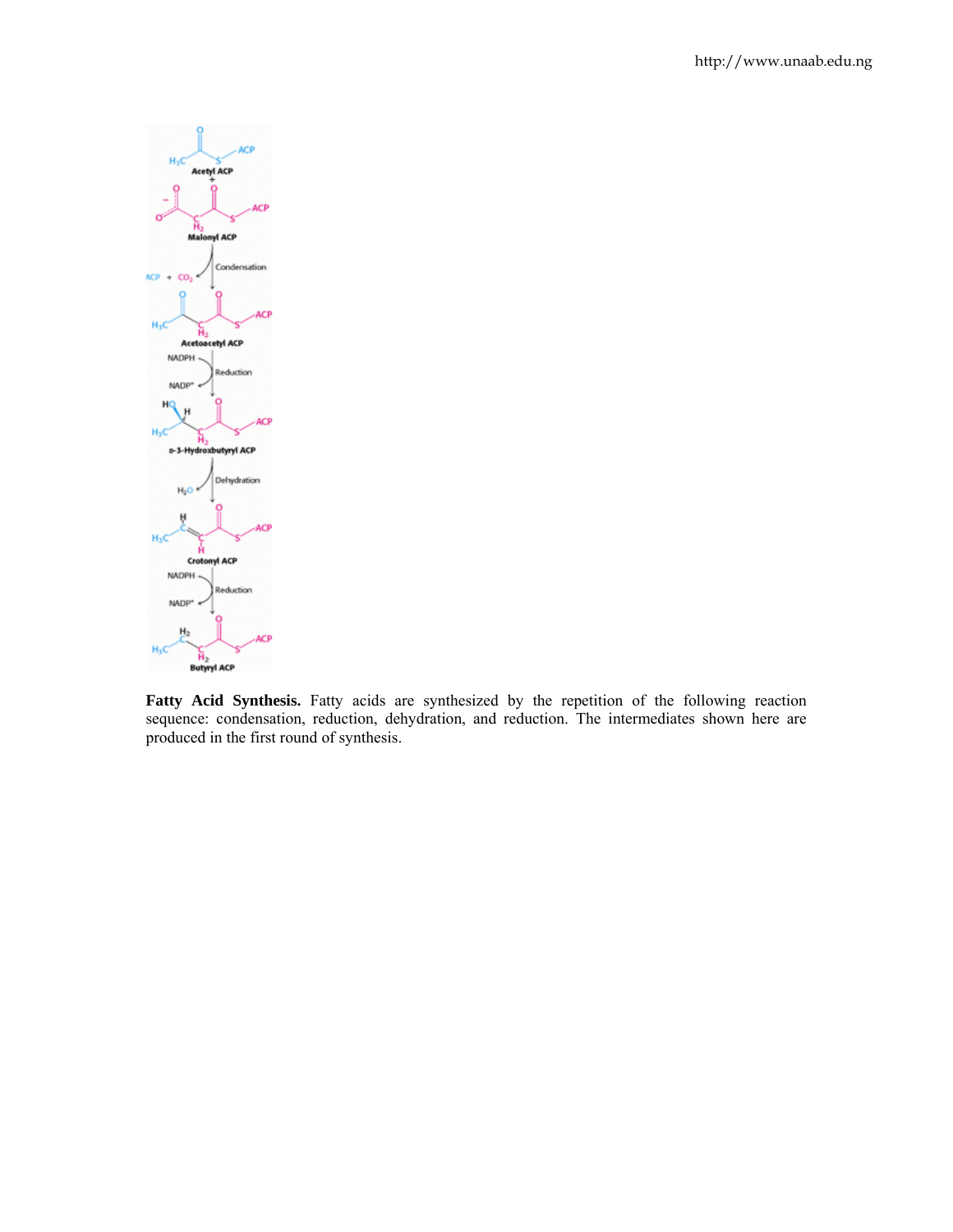

**Schematic Representation of Animal Fatty Acid Synthase.** Each of the identical chains in the dimer contains three domains. Domain 1 (blue) contains acetyl transferase (AT), malonyl transferase (MT), and condensing enzyme (CE). Domain 2 (yellow) contains acyl carrier protein (ACP), βketoacyl reductase (KR), dehydratase (DH), and enoyl reductase (ER). Domain 3 (red) contains thioesterase (TE). The flexible phosphopantetheinyl group (green) carries the fatty acyl chain from one catalytic site on a chain to another, as well as between chains in the dimer.



**Reactions of Fatty Acid Synthase.** Translocations of the elongating fatty acyl chain between the cysteine sulfhydryl group of the condensing enzyme (CE, blue) and the phosphopantetheine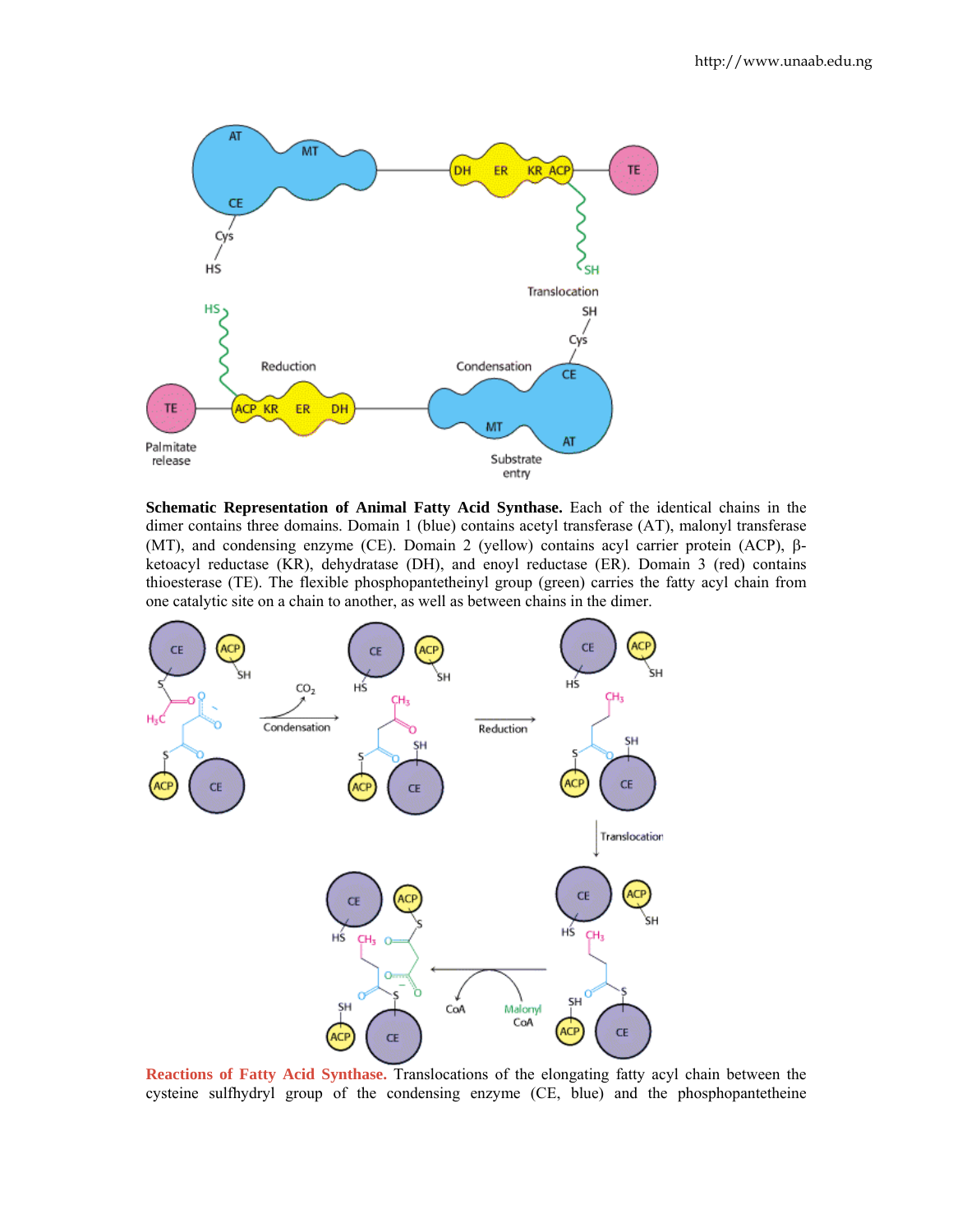sulfhydryl group of the acyl carrier protein (ACP, yellow) lead to the growth of the fatty acid chain. The reactions are repeated until the palmitoyl product is synthesized.



**Transfer of Acetyl CoA to the Cytosol.** Acetyl CoA is transferred from mitochondria to the cytosol, and the reducing potential NADH is concomitantly converted into that of NADPH by this series of reactions.

# Acetyl Coenzyme A Carboxylase Plays a Key Role in Controlling Fatty Acid Metabolism

Fatty acid metabolism is stringently controlled so that synthesis and degradation are highly responsive to physiological needs. Fatty acid synthesis is maximal when carbohydrate and energy are plentiful and when fatty acids are scarce.

*Acetyl CoA carboxylase plays an essential role in regulating fatty acid synthesis and degradation*. Recall that this enzyme catalyzes the committed step in fatty acid synthesis: the production of malonyl CoA (the activated two-carbon donor). The carboxylase is controlled by three global signals glucagon, epinephrine, and insulin that correspond to the overall energy status of the organism. *Insulin stimulates fatty acid synthesis by activating the carboxylase, whereas glucagon and epinephrine have the reverse effect*. The levels of citrate, palmitoyl CoA, and AMP within a cell also exert control. *Citrate*, a signal that building blocks and energy are abundant, activates the carboxylase. Palmitoyl CoA and AMP, in contrast, lead to the inhibition of the carboxylase. Thus, this important enzyme is subject to both global and local regulation. We will examine each of these levels of regulation in turn.

### *Response to Diet.*

Fatty acid synthesis and degradation are reciprocally regulated so that both are not simultaneously active. *In starvation, the level of free fatty acids rises because hormones such as epinephrine and glucagon stimulate adipose-cell lipase. Insulin, in contrast, inhibits lipolysis*. Acetyl CoA carboxylase also plays a role in the regulation of fatty acid degradation. Malonyl CoA, the product of the carboxylase reaction, is present at a high level when fuel molecules are abundant. *Malonyl CoA inhibits carnitine acyltransferase I, preventing access of fatty acyl CoAs to the mitochondrial* 

*matrix in times of plenty*. Malonyl CoA is an especially effective inhibitor of carnitine acyltransferase I in heart and muscle, tissues that have little fatty acid synthesis capacity of their own. In these tissues, acetyl CoA carboxylase may be a purely regulatory enzyme. Finally, two enzymes in the β-oxidation pathway are markedly inhibited when the energy charge is high. NADH inhibits 3-hydroxyacyl CoA dehydrogenase, and acetyl CoA inhibits thiolase.

*Long-term control is mediated by changes in the rates of synthesis and degradation of the enzymes participating in fatty acid synthesis*. Animals that have fasted and are then fed high-carbohydrate, low-fat diets show marked increases in their amounts of acetyl CoA carboxylase and fatty acid synthase within a few days. This type of regulation is known as *adaptive control*.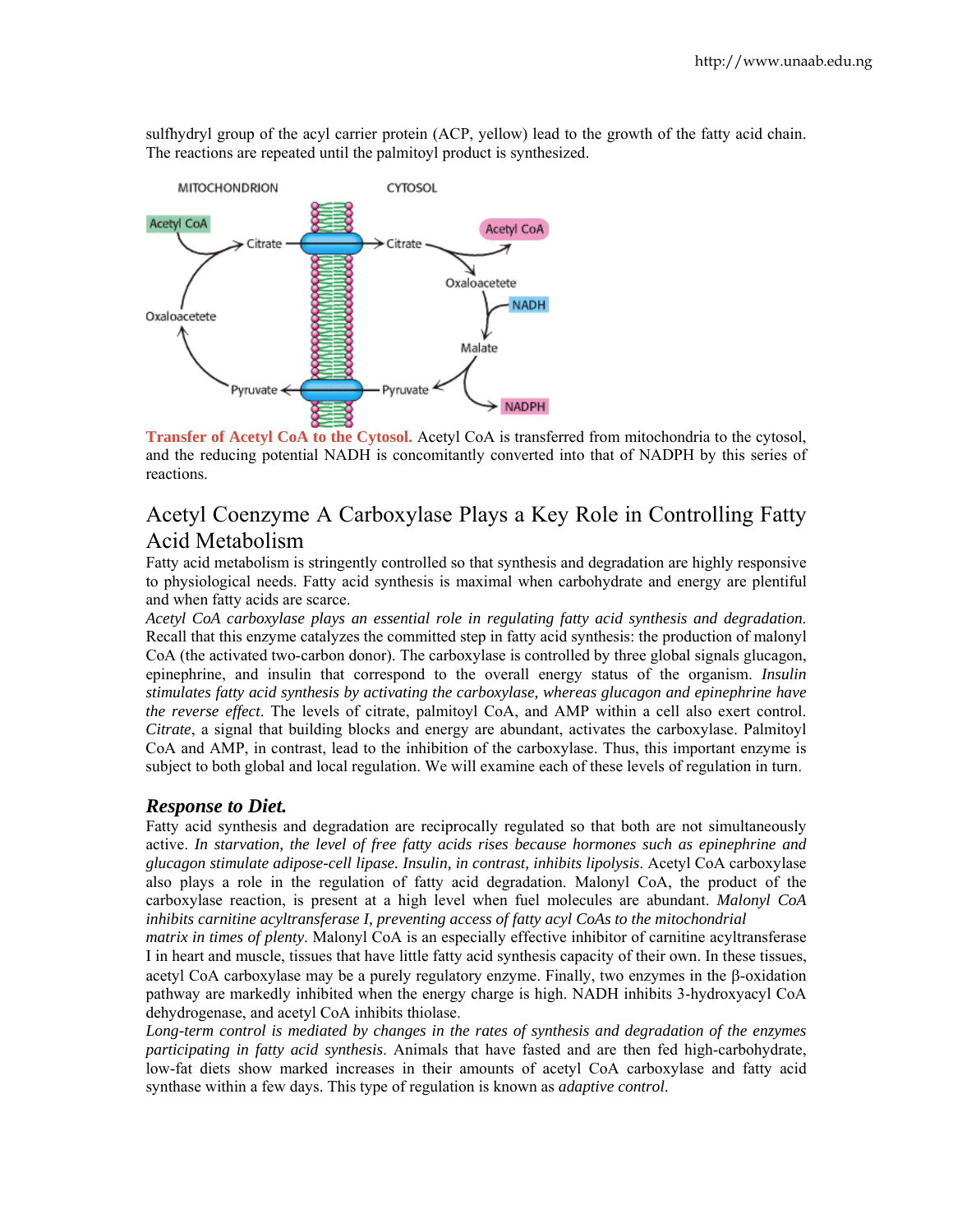

**Control of Acetyl CoA Carboxylase.** Acetyl CoA carboxylase is inhibited by phosphorylation and activated by the binding of citrate.

# Elongation and Unsaturation of Fatty Acids Are Accomplished by Accessory Enzyme Systems

The major product of the fatty acid synthase is palmitate. In eukaryotes, longer fatty acids are formed by elongation reactions catalyzed by enzymes on the cytosolic face of the *endoplasmic reticulum membrane*. These reactions add two carbon units sequentially to the carboxyl ends of both saturated and unsaturated fatty acyl CoA substrates. Malonyl CoA is the two-carbon donor in the elongation of fatty acyl CoAs. Again, condensation is driven by the decarboxylation of malonyl CoA.

## **Membrane-Bound Enzymes Generate Unsaturated Fatty Acids**

Endoplasmic reticulum systems also introduce double bonds into long-chain acyl CoAs. For example, in the conversion of stearoyl CoA into oleoyl CoA, a cis-Δ 9 double bond is inserted by an oxidase that employs *molecular oxygen* and *NADH* (or *NADPH*).

$$
Stearoyl CoA + NADH + H^{+} + O_{2} \longrightarrow
$$
oleoyl CoA + NAD<sup>+</sup> + 2 H<sub>2</sub>O

This reaction is catalyzed by a complex of three membrane-bound enzymes: *NADH-cytochrome* b*5 reductase, cytochrome* b*5*, and a *desaturase* . First, electrons are transferred from NADH to the FAD moiety of NADH-cytochrome *b* 5 reductase.

The heme iron atom of cytochrome *b* 5 is then reduced to the Fe2+ state. The nonheme iron atom of the desaturase is subsequently converted into the Fe2+ state, which enables it to interact with O2 and the saturated fatty acyl CoA substrate. A double bond is formed and two molecules of H2O are released. Two electrons come from NADH and two from the single bond of the fatty acyl substrate.

A variety of unsaturated fatty acids can be formed from oleate by a combination of elongation and desaturation reactions.

For example, oleate can be elongated to a 20:1 cis-Δ 11 fatty acid. Alternatively, a second double bond can be inserted to yield an 18:2 cis- $\Delta$  6, $\Delta$  9 fatty acid. Similarly, palmitate (16:0) can be oxidized to palmitoleate (16:1 cis-Δ 9), which can then be elongated to *cis*-vaccenate (18:1 cis-Δ 11).

Unsaturated fatty acids in mammals are derived from either palmitoleate (16:1), oleate (18:1), linoleate (18:2), or linolenate (18:3). The number of carbon atoms from the  $\omega$  end of a derived unsaturated fatty acid to the nearest double bond identifies its precursor.

*Mammals lack the enzymes to introduce double bonds at carbon atoms beyond C-9 in the fatty acid chain*. Hence, mammals cannot synthesize linoleate (18:2 cis- $\Delta$ 9,  $\Delta$  12) and linolenate (18:3 cis- $\Delta$ 9, Δ 12, Δ 15). *Linoleate and linolenate are the two essential fatty acids*. The term *essential* means that they must be supplied in the diet because they are required by an organism and cannot be endogenously synthesized. Linoleate and linolenate furnished by the diet are the starting points for the synthesis of a variety of other unsaturated fatty acids.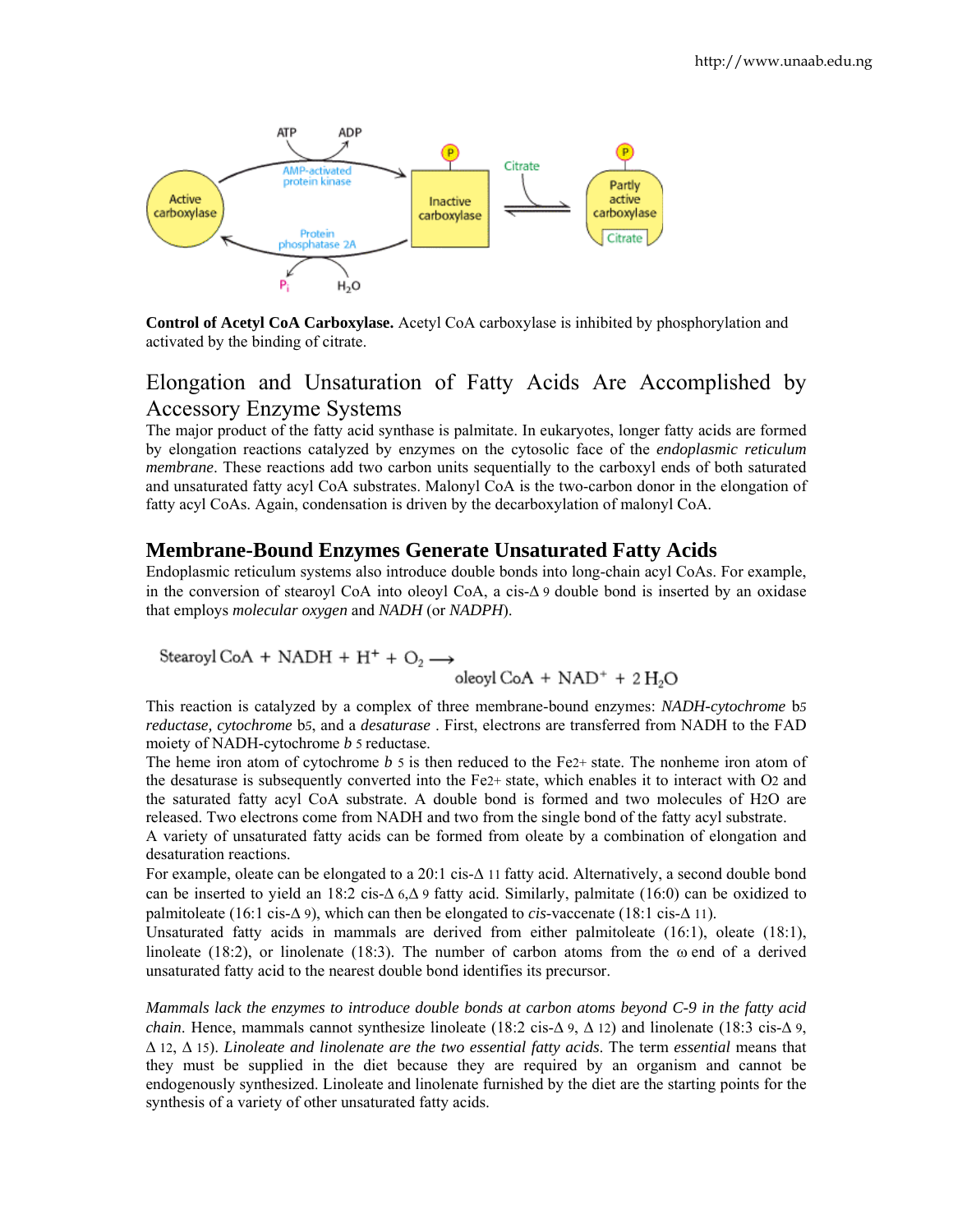## **Eicosanoid Hormones Are Derived from Polyunsaturated Fatty Acids**

*Arachidonate*, a 20:4 fatty acid derived from linoleate, is the major precursor of several classes of signal molecules: prostaglandins, prostacyclins, thromboxanes, and leukotrienes.

*A prostaglandin is a 20-carbon fatty acid containing a 5-carbon ring.* A series of prostaglandins is fashioned by reductases and isomerases. The major classes are designated PGA through PGI; a subscript denotes the number of carbon-carbon double bonds outside the ring. Prostaglandins with two double bonds, such as PGE2, are derived from arachidonate; the other two double bonds of this precursor are lost in forming a five-membered ring.

*Prostacyclin* and *thromboxanes* are related compounds that arise from a nascent prostaglandin. They are generated by *prostacylin synthase* and *thromboxane synthase* respectively.

Alternatively, arachidonate can be converted into *leukotrienes* by the action of *lipoxygenase*. These compounds, first found in leukocytes, contain three conjugated double bonds hence, the name. Prostaglandins, prostacyclin, thromboxanes, and leukotrienes are called *eicosanoids* because they contain 20 carbon atoms.

Prostaglandins and other eicosanoids are *local hormones* because they are short-lived. They alter the activities both of the cells in which they are synthesized and of adjoining cells by binding to 7TM receptors. The nature of these effects may vary from one type of cell to another, in contrast with the more uniform actions of global hormones such as insulin and glucagon. Prostaglandins stimulate inflammation, regulate blood flow to particular organs, control ion transport across membranes, modulate synaptic transmission, and induce sleep.

Recall that aspirin blocks access to the active site of the enzyme that converts arachidonate into prostaglandin H2. Because arachidonate is the precursor of other prostaglandins, prostacyclin, and thromboxanes, blocking this step affects many signaling pathways. It accounts for the wide-ranging effects that aspirin and related compounds have on inflammation, fever, pain, and blood clotting.



**Arachidonate Is the Major Precursor of Eicosanoid Hormones.** Prostaglandin synthase catalyzes the first step in a pathway leading to prostaglandins, prostacyclins, and thromboxanes. Lipoxygenase catalyzes the initial step in a pathway leading to leukotrienes.